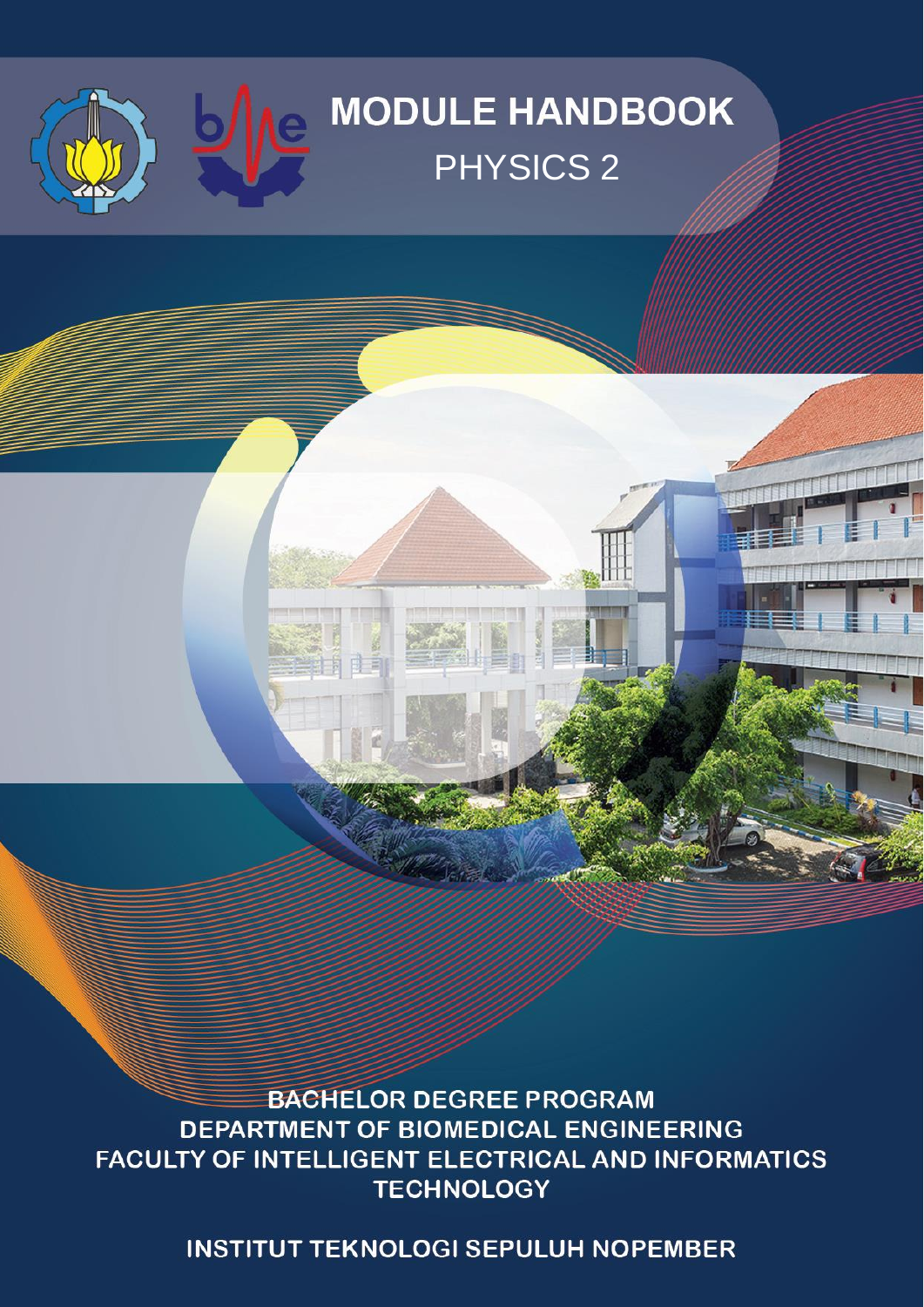### **ENDORSEMENT PAGE**



## **MODULE HANDBOOK**

# **Physics 2**

**DEPARTMENT OF BIOMEDICAL ENGINEERING**

**INSTITUT TEKNOLOGI SEPULUH NOPEMBER Number :** B/21334/IT2.IX.5.1.2/PP.03.00.00/2020

|                |                    | Penanggung Jawab        |                  |                          |
|----------------|--------------------|-------------------------|------------------|--------------------------|
| <b>Proses</b>  |                    | <b>Person in Charge</b> |                  | <b>Tanggal</b>           |
| <b>Process</b> | <b>Nama</b>        | Jabatan                 | Tandatangan      | <b>Date</b>              |
|                | <b>Name</b>        | <b>Position</b>         | <b>Signature</b> |                          |
| Perumus        | Mariyanto, S.Si.,  | Dosen                   | TTD              | <b>November 23, 2019</b> |
| Preparation    | M.T.               | Lecturer                |                  |                          |
|                |                    |                         |                  |                          |
| Pemeriksa dan  | Dr. Didik Khusnul  | Tim kurikulum           | <b>TTD</b>       | <b>February 10, 2020</b> |
| Pengendalian   | Arif, S.Si, M.Si   | Curriculum              |                  |                          |
| Review and     |                    | team                    |                  |                          |
| Control        |                    |                         |                  |                          |
| Persetujuan    |                    | Koordinator             | <b>TTD</b>       | March 02, 2020           |
| Approval       |                    | <b>RMK</b>              |                  |                          |
|                |                    | Course Cluster          |                  |                          |
|                |                    | Coordinator             |                  |                          |
| Penetapan      | Dr. Achmad Arifin, | Kepala                  |                  | March 09, 2020           |
| Determination  | S.T., M.Eng.       | Departemen              |                  |                          |
|                |                    | Head of                 |                  |                          |
|                |                    | Department              |                  |                          |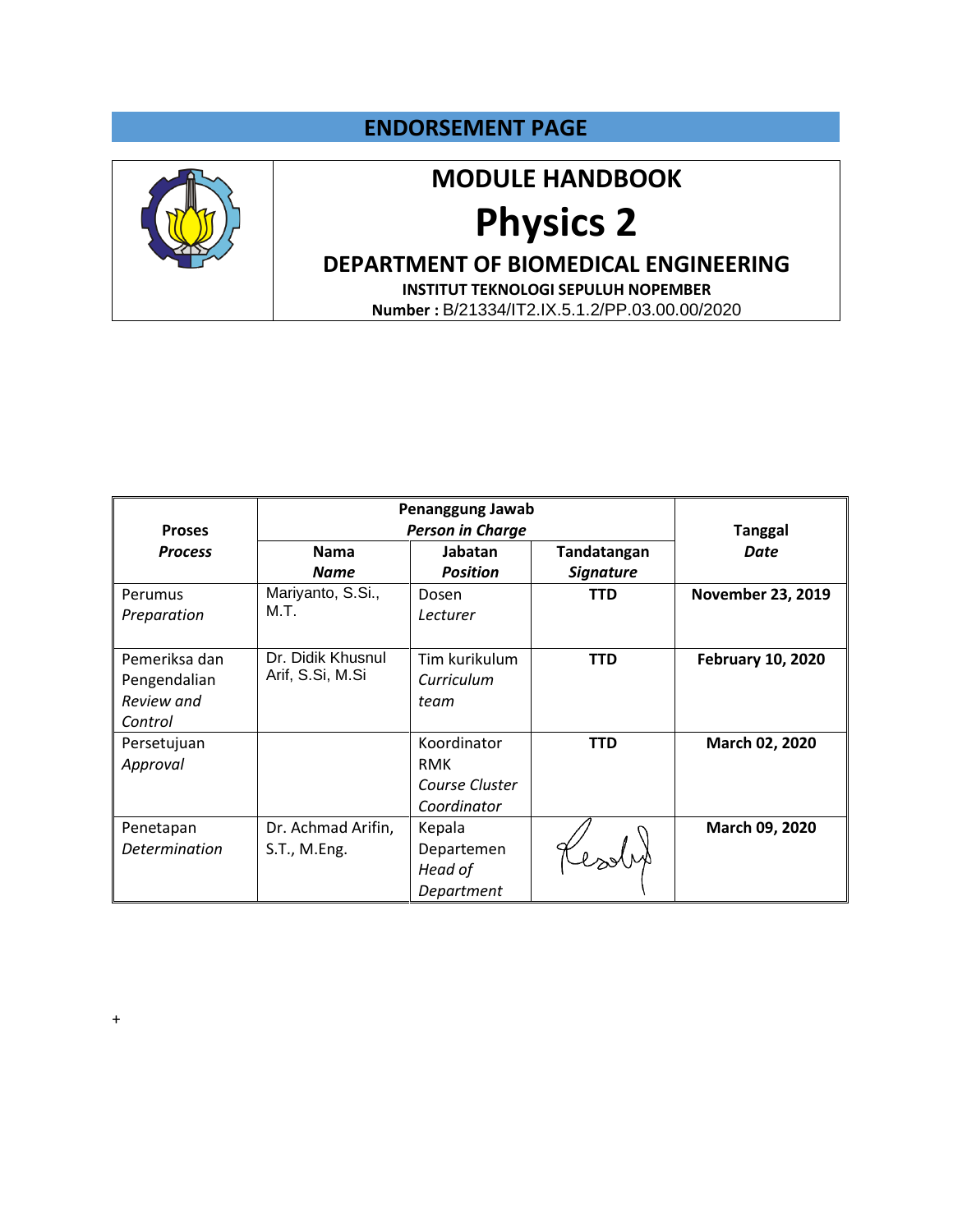## **MODULE HANDBOOK**

## **PHYSICS 2**

| Module name            | <b>Physics 2</b>                                                            |         |
|------------------------|-----------------------------------------------------------------------------|---------|
| Module level           | Undergradute                                                                |         |
| Code                   | SF184202                                                                    |         |
| Course (if applicable) | Physics 2                                                                   |         |
| Semester               | Second Semester (Genap)                                                     |         |
| Person responsible for | Mariyanto, S.Si., M.T.                                                      |         |
| the module             |                                                                             |         |
| Lecturer               | <b>ITS Physics Lecturer Team</b>                                            |         |
| Language               | Bahasa Indonesia                                                            |         |
| Relation to curriculum | Undergradute degree program, mandatory, 2 <sup>nd</sup> semester.           |         |
| Type of teaching,      | Lectures, <60 students                                                      |         |
| contact hours          |                                                                             |         |
| Workload               | 1.<br>Lectures : $3 \times 50 = 150$ minutes per week.                      |         |
|                        | Exercises and Assignments : $2 \times 60 = 120$ minutes (2 hours) per<br>2. |         |
|                        | week.                                                                       |         |
|                        | Private learning : $2 \times 60 = 120$ minutes (2 hours) per week.<br>3.    |         |
| Credit points          | 3 credit points (sks)                                                       |         |
| Requirements           | A student must have attended at least 75% of the lectures to sit in         |         |
| according to the       | the exams.                                                                  |         |
| examination            |                                                                             |         |
| regulations            |                                                                             |         |
| Mandatory              | $\overline{\phantom{a}}$                                                    |         |
| prerequisites          |                                                                             |         |
| Learning outcomes      | CLO 1 Students understand particles that compose a matter                   |         |
| and their              | and it's electrical properties, substantial of conductor and                |         |
| corresponding PLOs     | dielectric                                                                  | Not     |
|                        | CLO 2 Students understand the strength of an electric field                 | mention |
|                        | based on Coulomb force and Gauss's law                                      | ed      |
|                        | CLO 3 Students are able to understand various forms of electric             |         |
|                        | potential in charged conductors                                             |         |
|                        | CLO 4 Students understand the capacitance principle of various              |         |
|                        | form of capacitor in capacitor circuits, series, parallel and mixed         |         |
|                        | CLO 5 Able to use magnetic field force formulas for electric                |         |
|                        | currents and moving charges                                                 |         |
|                        | CLO 6 Able to mention the role of magnetization in magnetic                 |         |
|                        | material and hysteresis loop.                                               |         |
|                        | CLO 7 Understand the principle of electromotive force                       |         |
|                        | emergences, and current in resistor, capacitor and inductor                 |         |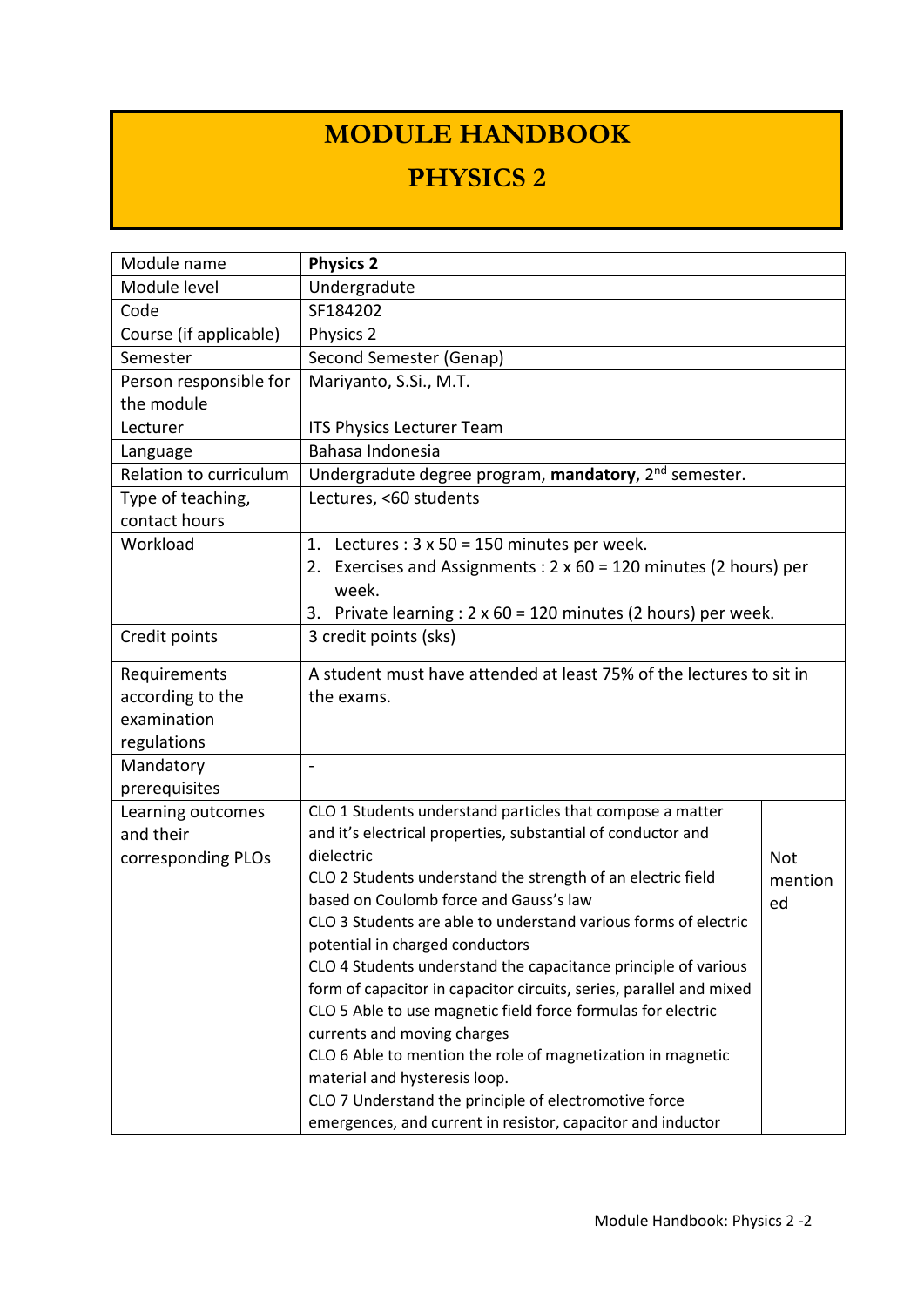|                                                                      | CLO 8 Able to determine magnitude of the impedance, electric<br>current and phase angle in parallel and series circuit R-L, R-C,<br>$RL-C$                                                                                                                                                                     |
|----------------------------------------------------------------------|----------------------------------------------------------------------------------------------------------------------------------------------------------------------------------------------------------------------------------------------------------------------------------------------------------------|
| Content                                                              | In this course students will learn to understand the basic laws of<br>physics, Electric Field; Electric Potential; Electric current; Magnetic<br>field; Electriomotive Force (EMF) of Induction and Alternating<br>Current, through simple math descriptions and introducing the<br>examples of concepts usage |
| Study and<br>examination<br>requirements and<br>forms of examination | In-class exercises<br>$\bullet$<br>Assignment 1, 2, 3<br>$\bullet$<br>Mid-term examination<br>$\bullet$<br>Final examination<br>$\bullet$                                                                                                                                                                      |
| Media employed                                                       | LCD, whiteboard, websites (myITS Classroom), zoom.                                                                                                                                                                                                                                                             |
| <b>Reading list</b>                                                  | Main:<br>1. Halliday & Resnic; 'Fundamental of Physics'. John Wiley and<br>Sons, New York, 1987<br>2. Tim Dosen, "Diktat Fisika II", "Soal-soal Fisika II", Fisika FMIPA-<br><b>ITS</b><br>3. Giancoli, DC., (terj, Yuhilza H), 'Fisika, jilid 2', Ertangga,                                                   |
|                                                                      | Jakarta, 2001.<br>Supporting:                                                                                                                                                                                                                                                                                  |
|                                                                      | 1. Alonso & Finn,"Fundamental University Physics", Addison<br>Wesley Pub Comp Inc,1'.ed, Calf, 1990<br>2. Tipler, PA, (ted. L Prasetio dan R.W.Adi), "Fisika : untuk Sains<br>dan Teknik, Jilid 2", Erlangga, Jakarta, 1998                                                                                    |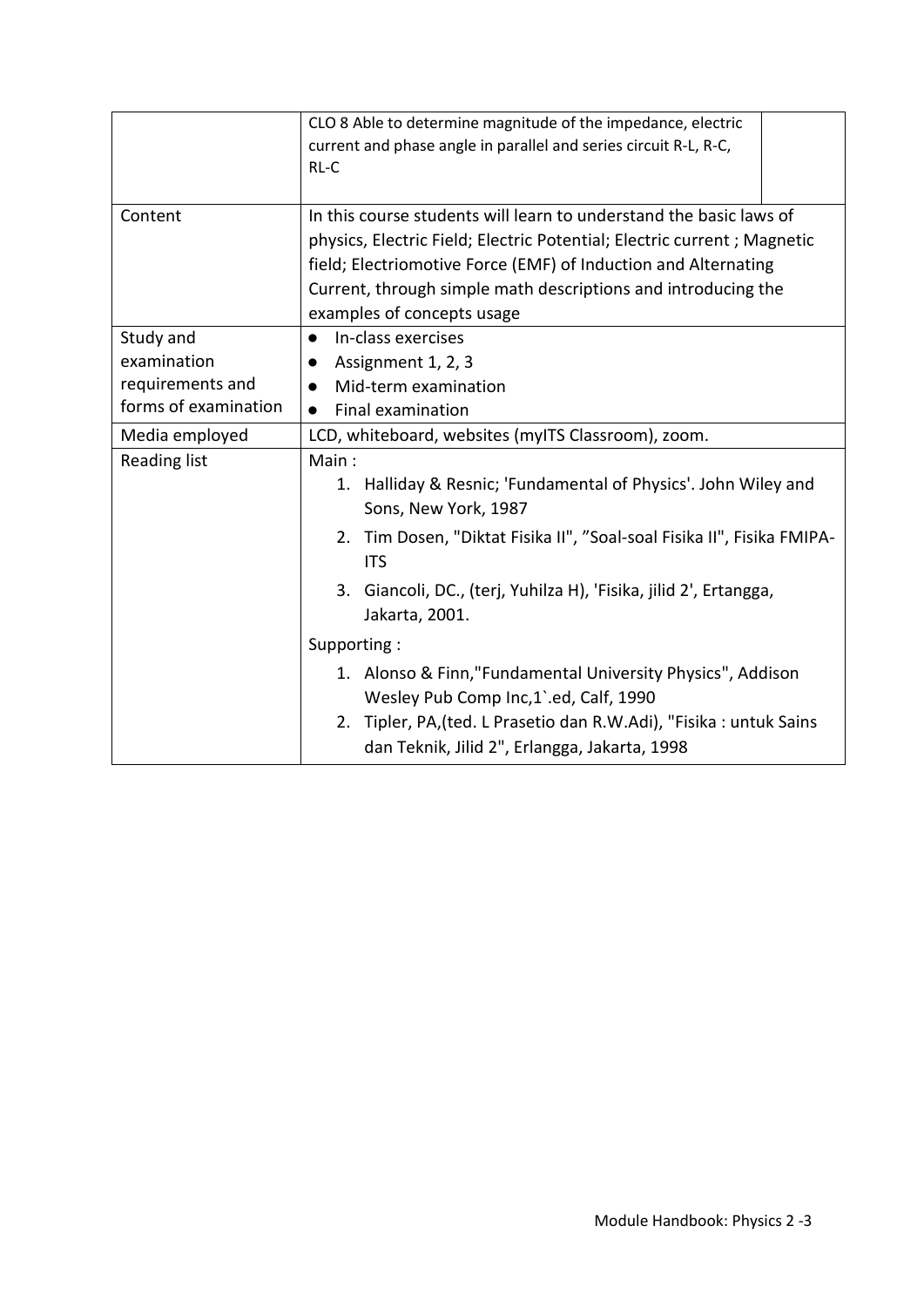#### **I. Rencana Pembelajaran Semester / Semester Learning Plan**



## **INSTITUT TEKNOLOGI SEPULUH NOPEMBER (ITS) FACULTY OF INTELLIGENT ELECTRICAL AND INFORMATICS TECHNOLOGY DEPARTMENT OF BIOMEDICAL ENGINEERING**

**Document Code**

| <b>SEMESTER LEARNING PLAN</b><br><b>KODE</b><br><b>SEMESTER</b><br><b>MATA KULIAH (MK)</b><br><b>Rumpun MK</b><br><b>BOBOT</b> (sks)<br><b>Tgl Penyusunan</b><br><b>Course Cluster</b><br><b>Compilation Date</b><br><b>CODE</b><br><b>Credits</b><br><b>COURSE</b><br><b>Fisika 2</b><br>SF184202<br><b>Ilmu Dasar Teknik</b><br>$P=0$<br>Ш<br>$T=3$<br><b>Physics 2</b><br><b>Basic Engineering</b><br><b>Dosen Pengembang RPS</b><br><b>OTORISASI / PENGESAHAN</b><br><b>Koordinator RMK</b><br><b>Ka DEPARTEMEN</b><br><b>AUTHORIZATION / ENDORSEMENT</b><br><b>Developer Lecturer of Semester Learning Plan</b><br><b>Head of Department</b><br><b>Course Cluster Coordinator</b><br>(M. Hilman Fatoni, S.T., M.T.)<br>(Mariyanto, S.Si., M.T.)<br>Capaian<br>CPL-PRODI yang dibebankan pada MK<br><b>PLO Program Charged to The Course</b><br>Pembelajaran<br>Mampu menerapkan Ilmu Pengetahuan Alam dan Matematika pada bidang Teknik Biomedika.<br><b>CPL-01</b><br>Able to apply Natural Sciences and Mathematics in the field of Biomedical Engineering.<br><b>Learning</b><br>PLO-01<br><b>Outcomes</b><br><b>CPL-03</b><br>menggunakan penilaian yang obyektif untuk menarik kesimpulan.<br>Able to design and implement laboratory experiment and / or field experiments, analyze and interpret data, and use objective<br>PLO-03<br>assessments to draw conclusions.<br>Mampu menerapkan ilmu pengetahuan, keterampilan, dan metode terkini dalam menyelesaikan permasalahan di bidang Teknik<br>CPL-06<br>Biomedika | $\leftrightarrow$ |  |                                   | DEPARTMENT OF BIOMEDICAL ENGINEERING                                                                                     |  |  |  |  |  |
|------------------------------------------------------------------------------------------------------------------------------------------------------------------------------------------------------------------------------------------------------------------------------------------------------------------------------------------------------------------------------------------------------------------------------------------------------------------------------------------------------------------------------------------------------------------------------------------------------------------------------------------------------------------------------------------------------------------------------------------------------------------------------------------------------------------------------------------------------------------------------------------------------------------------------------------------------------------------------------------------------------------------------------------------------------------------------------------------------------------------------------------------------------------------------------------------------------------------------------------------------------------------------------------------------------------------------------------------------------------------------------------------------------------------------------------------------------------------------------------------------------------------------------|-------------------|--|-----------------------------------|--------------------------------------------------------------------------------------------------------------------------|--|--|--|--|--|
|                                                                                                                                                                                                                                                                                                                                                                                                                                                                                                                                                                                                                                                                                                                                                                                                                                                                                                                                                                                                                                                                                                                                                                                                                                                                                                                                                                                                                                                                                                                                    |                   |  |                                   |                                                                                                                          |  |  |  |  |  |
|                                                                                                                                                                                                                                                                                                                                                                                                                                                                                                                                                                                                                                                                                                                                                                                                                                                                                                                                                                                                                                                                                                                                                                                                                                                                                                                                                                                                                                                                                                                                    |                   |  |                                   |                                                                                                                          |  |  |  |  |  |
|                                                                                                                                                                                                                                                                                                                                                                                                                                                                                                                                                                                                                                                                                                                                                                                                                                                                                                                                                                                                                                                                                                                                                                                                                                                                                                                                                                                                                                                                                                                                    |                   |  |                                   |                                                                                                                          |  |  |  |  |  |
|                                                                                                                                                                                                                                                                                                                                                                                                                                                                                                                                                                                                                                                                                                                                                                                                                                                                                                                                                                                                                                                                                                                                                                                                                                                                                                                                                                                                                                                                                                                                    |                   |  |                                   |                                                                                                                          |  |  |  |  |  |
|                                                                                                                                                                                                                                                                                                                                                                                                                                                                                                                                                                                                                                                                                                                                                                                                                                                                                                                                                                                                                                                                                                                                                                                                                                                                                                                                                                                                                                                                                                                                    |                   |  |                                   |                                                                                                                          |  |  |  |  |  |
|                                                                                                                                                                                                                                                                                                                                                                                                                                                                                                                                                                                                                                                                                                                                                                                                                                                                                                                                                                                                                                                                                                                                                                                                                                                                                                                                                                                                                                                                                                                                    |                   |  |                                   |                                                                                                                          |  |  |  |  |  |
|                                                                                                                                                                                                                                                                                                                                                                                                                                                                                                                                                                                                                                                                                                                                                                                                                                                                                                                                                                                                                                                                                                                                                                                                                                                                                                                                                                                                                                                                                                                                    |                   |  |                                   |                                                                                                                          |  |  |  |  |  |
|                                                                                                                                                                                                                                                                                                                                                                                                                                                                                                                                                                                                                                                                                                                                                                                                                                                                                                                                                                                                                                                                                                                                                                                                                                                                                                                                                                                                                                                                                                                                    |                   |  | (Dr. Achmad Arifin, S.T., M.Eng.) |                                                                                                                          |  |  |  |  |  |
|                                                                                                                                                                                                                                                                                                                                                                                                                                                                                                                                                                                                                                                                                                                                                                                                                                                                                                                                                                                                                                                                                                                                                                                                                                                                                                                                                                                                                                                                                                                                    |                   |  |                                   |                                                                                                                          |  |  |  |  |  |
|                                                                                                                                                                                                                                                                                                                                                                                                                                                                                                                                                                                                                                                                                                                                                                                                                                                                                                                                                                                                                                                                                                                                                                                                                                                                                                                                                                                                                                                                                                                                    |                   |  |                                   |                                                                                                                          |  |  |  |  |  |
|                                                                                                                                                                                                                                                                                                                                                                                                                                                                                                                                                                                                                                                                                                                                                                                                                                                                                                                                                                                                                                                                                                                                                                                                                                                                                                                                                                                                                                                                                                                                    |                   |  |                                   |                                                                                                                          |  |  |  |  |  |
|                                                                                                                                                                                                                                                                                                                                                                                                                                                                                                                                                                                                                                                                                                                                                                                                                                                                                                                                                                                                                                                                                                                                                                                                                                                                                                                                                                                                                                                                                                                                    |                   |  |                                   | Mampu merancang dan melaksanakan eksperimen laboratorium dan/atau lapangan, menganalisa dan menginterpretasi data, serta |  |  |  |  |  |
|                                                                                                                                                                                                                                                                                                                                                                                                                                                                                                                                                                                                                                                                                                                                                                                                                                                                                                                                                                                                                                                                                                                                                                                                                                                                                                                                                                                                                                                                                                                                    |                   |  |                                   |                                                                                                                          |  |  |  |  |  |
|                                                                                                                                                                                                                                                                                                                                                                                                                                                                                                                                                                                                                                                                                                                                                                                                                                                                                                                                                                                                                                                                                                                                                                                                                                                                                                                                                                                                                                                                                                                                    |                   |  |                                   |                                                                                                                          |  |  |  |  |  |
|                                                                                                                                                                                                                                                                                                                                                                                                                                                                                                                                                                                                                                                                                                                                                                                                                                                                                                                                                                                                                                                                                                                                                                                                                                                                                                                                                                                                                                                                                                                                    |                   |  |                                   |                                                                                                                          |  |  |  |  |  |
|                                                                                                                                                                                                                                                                                                                                                                                                                                                                                                                                                                                                                                                                                                                                                                                                                                                                                                                                                                                                                                                                                                                                                                                                                                                                                                                                                                                                                                                                                                                                    |                   |  |                                   |                                                                                                                          |  |  |  |  |  |
|                                                                                                                                                                                                                                                                                                                                                                                                                                                                                                                                                                                                                                                                                                                                                                                                                                                                                                                                                                                                                                                                                                                                                                                                                                                                                                                                                                                                                                                                                                                                    |                   |  |                                   |                                                                                                                          |  |  |  |  |  |
| Able to apply the latest knowledge, skills and methods in solving problems in the field of Biomedical Engineering<br>PLO-06                                                                                                                                                                                                                                                                                                                                                                                                                                                                                                                                                                                                                                                                                                                                                                                                                                                                                                                                                                                                                                                                                                                                                                                                                                                                                                                                                                                                        |                   |  |                                   |                                                                                                                          |  |  |  |  |  |
| Capaian Pembelajaran Mata Kuliah (CPMK)                                                                                                                                                                                                                                                                                                                                                                                                                                                                                                                                                                                                                                                                                                                                                                                                                                                                                                                                                                                                                                                                                                                                                                                                                                                                                                                                                                                                                                                                                            |                   |  |                                   |                                                                                                                          |  |  |  |  |  |
| Course Learning Outcome (CLO) If CLO as description capability of                                                                                                                                                                                                                                                                                                                                                                                                                                                                                                                                                                                                                                                                                                                                                                                                                                                                                                                                                                                                                                                                                                                                                                                                                                                                                                                                                                                                                                                                  |                   |  |                                   |                                                                                                                          |  |  |  |  |  |
| each Learning Stage in the course, then CLO = LLO                                                                                                                                                                                                                                                                                                                                                                                                                                                                                                                                                                                                                                                                                                                                                                                                                                                                                                                                                                                                                                                                                                                                                                                                                                                                                                                                                                                                                                                                                  |                   |  |                                   |                                                                                                                          |  |  |  |  |  |
| Mahasiswa memahami butir-butir penyusun materi serta sifat kelistrikannya, hakekat konduktor dan dielektrik.<br>CP MK <sub>1</sub>                                                                                                                                                                                                                                                                                                                                                                                                                                                                                                                                                                                                                                                                                                                                                                                                                                                                                                                                                                                                                                                                                                                                                                                                                                                                                                                                                                                                 |                   |  |                                   |                                                                                                                          |  |  |  |  |  |
| Students understand particles that compose a matter and it's electrical properties, substantial of conductor and dielectric<br>$CLO$ 1                                                                                                                                                                                                                                                                                                                                                                                                                                                                                                                                                                                                                                                                                                                                                                                                                                                                                                                                                                                                                                                                                                                                                                                                                                                                                                                                                                                             |                   |  |                                   |                                                                                                                          |  |  |  |  |  |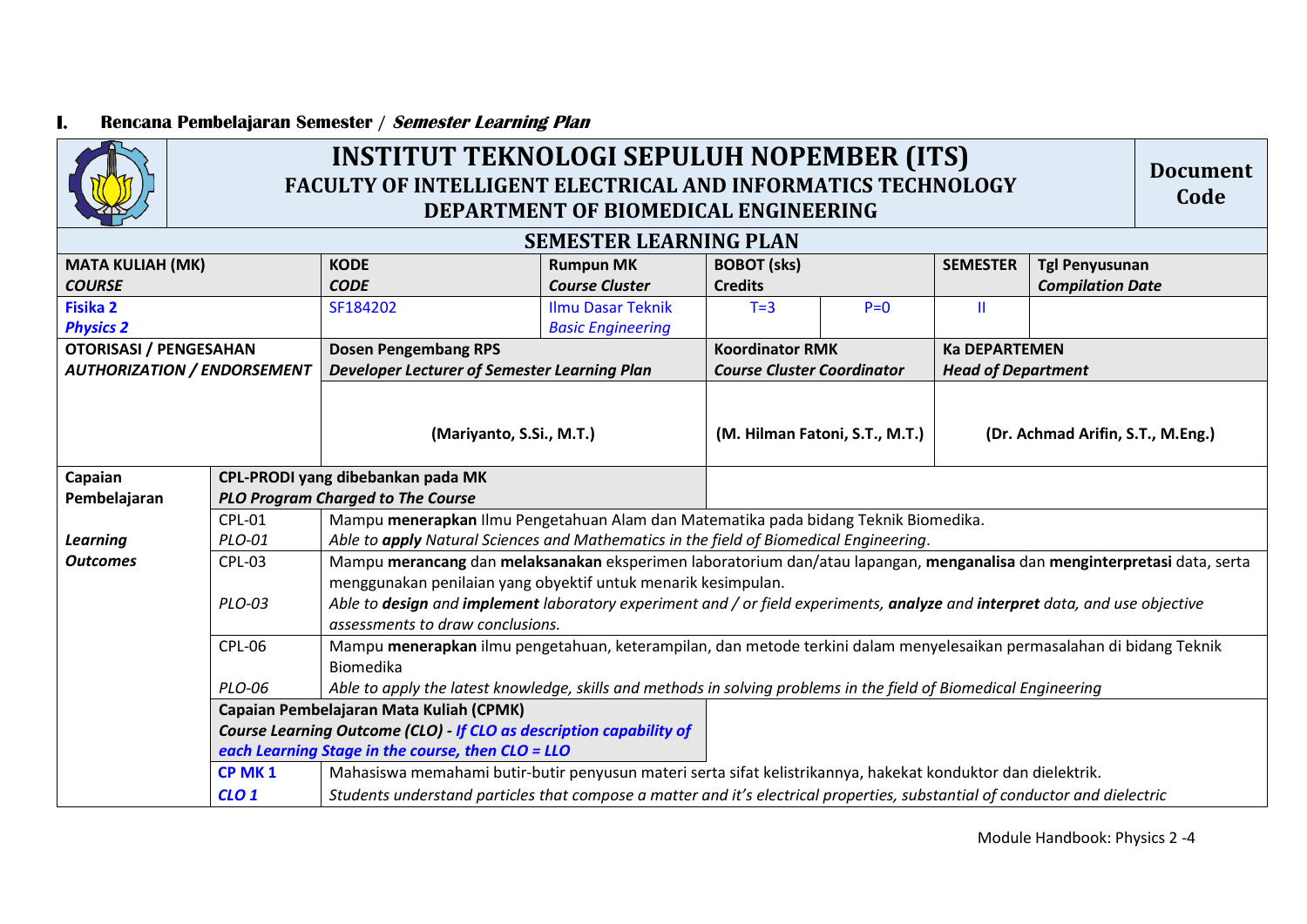|                  | CP MK <sub>2</sub> |  |               |               |               | Mahasiswa memahami kuat medan listrik berdasarkan gaya Coulomb dan hukum Gauss.                |               |               |               |               |                                                                                                                               |               |               |               |  |
|------------------|--------------------|--|---------------|---------------|---------------|------------------------------------------------------------------------------------------------|---------------|---------------|---------------|---------------|-------------------------------------------------------------------------------------------------------------------------------|---------------|---------------|---------------|--|
|                  | CLO <sub>2</sub>   |  |               |               |               | Students understand the strength of an electric field based on Coulomb force and Gauss's law.  |               |               |               |               |                                                                                                                               |               |               |               |  |
|                  | CP MK <sub>3</sub> |  |               |               |               | Mahasiswa mampu memahami berbagai bentuk potensial listrik pada konduktor bermuatan.           |               |               |               |               |                                                                                                                               |               |               |               |  |
|                  | CLO <sub>3</sub>   |  |               |               |               | Students are able to understand various forms of electric potential in charged conductors      |               |               |               |               |                                                                                                                               |               |               |               |  |
|                  | CP MK4             |  |               |               |               |                                                                                                |               |               |               |               | Mahasiswa memahami azas kapasitansi berbagai bentuk kapasitor pada rangkaian kapasitor, seri, paralel dan campuran.           |               |               |               |  |
|                  | CLO <sub>4</sub>   |  |               |               |               |                                                                                                |               |               |               |               | Students understand the capacitance principle of various form of capacitor in capacitor circuits, series, parallel and mixed. |               |               |               |  |
|                  | CP MK <sub>5</sub> |  |               |               |               | Mampu menggunakan rumus gaya medan magnit terhadap arus listrik dan muatan bergerak            |               |               |               |               |                                                                                                                               |               |               |               |  |
|                  | CLO <sub>5</sub>   |  |               |               |               | Able to use magnetic field force formulas for electric currents and moving charges             |               |               |               |               |                                                                                                                               |               |               |               |  |
|                  | CP MK 6            |  |               |               |               | Mampu menyebutkan peranan magnetisasi dalam material magnetik dan hystensis loop               |               |               |               |               |                                                                                                                               |               |               |               |  |
|                  | CLO <sub>6</sub>   |  |               |               |               | Able to mention the role of magnetization in magnetic material and hysterisis loop.            |               |               |               |               |                                                                                                                               |               |               |               |  |
|                  | CP MK <sub>7</sub> |  |               |               |               | Memahami prinsip timbulnya gaya gerak listrik, dan arus dalam resistor, kapasitor dan induktor |               |               |               |               |                                                                                                                               |               |               |               |  |
|                  | CLO <sub>7</sub>   |  |               |               |               |                                                                                                |               |               |               |               | Understand the principle of electromotive force emergences, and current in resistor, capacitor and inductor                   |               |               |               |  |
|                  | CP MK8             |  |               |               |               |                                                                                                |               |               |               |               | Mampu menentukan besar impendansi besar arus listrik dan sudut fasa pada rangkaian seri paralel R-L, R-C, RL-C                |               |               |               |  |
|                  | CLO <sub>8</sub>   |  |               |               |               |                                                                                                |               |               |               |               | Able to determine the magnitude of impedance, electric current and phase angle in parallel and series circuit R-L, R-C, RL-C  |               |               |               |  |
| Peta CPL-CP MK   |                    |  |               |               |               |                                                                                                |               |               |               |               |                                                                                                                               |               |               |               |  |
|                  |                    |  | <b>CPL-01</b> | <b>CPL-02</b> | <b>CPL-03</b> | <b>CPL-04</b>                                                                                  | <b>CPL-05</b> | <b>CPL-06</b> | <b>CPL-07</b> | <b>CPL-08</b> | <b>CPL-09</b>                                                                                                                 | <b>CPL-10</b> | <b>CPL-11</b> | <b>CPL-12</b> |  |
| Map of PLO - CLO | CPMK 1 / SUB CPMK  |  |               |               |               |                                                                                                |               |               |               |               |                                                                                                                               |               |               |               |  |
|                  | 1                  |  |               |               |               |                                                                                                |               |               |               |               |                                                                                                                               |               |               |               |  |
|                  | $CLO$ 1 / LLO 1    |  |               |               |               |                                                                                                |               |               |               |               |                                                                                                                               |               |               |               |  |
|                  | CPMK 2 / SUB CPMK  |  | ✓             |               | $\checkmark$  |                                                                                                |               | ✓             |               |               |                                                                                                                               |               |               |               |  |
|                  | 2                  |  |               |               |               |                                                                                                |               |               |               |               |                                                                                                                               |               |               |               |  |
|                  | $CLO$ 2/LLO 2      |  |               |               |               |                                                                                                |               |               |               |               |                                                                                                                               |               |               |               |  |
|                  | CPMK 3 / SUB CPMK  |  | ✓             |               |               |                                                                                                |               | ✓             |               |               |                                                                                                                               |               |               |               |  |
|                  | 3                  |  |               |               |               |                                                                                                |               |               |               |               |                                                                                                                               |               |               |               |  |
|                  | $CLO$ 3 / LLO 3    |  |               |               |               |                                                                                                |               |               |               |               |                                                                                                                               |               |               |               |  |
|                  | CPMK 4 / SUB CPMK  |  | ✓             |               | $\checkmark$  |                                                                                                |               |               |               |               |                                                                                                                               |               |               |               |  |
|                  | 4                  |  |               |               |               |                                                                                                |               |               |               |               |                                                                                                                               |               |               |               |  |
|                  | $CLO$ 4 / LLO 4    |  |               |               |               |                                                                                                |               |               |               |               |                                                                                                                               |               |               |               |  |
|                  | CPMK 5 / SUB CPMK  |  |               |               | $\checkmark$  |                                                                                                |               |               |               |               |                                                                                                                               |               |               |               |  |
|                  | 5                  |  |               |               |               |                                                                                                |               |               |               |               |                                                                                                                               |               |               |               |  |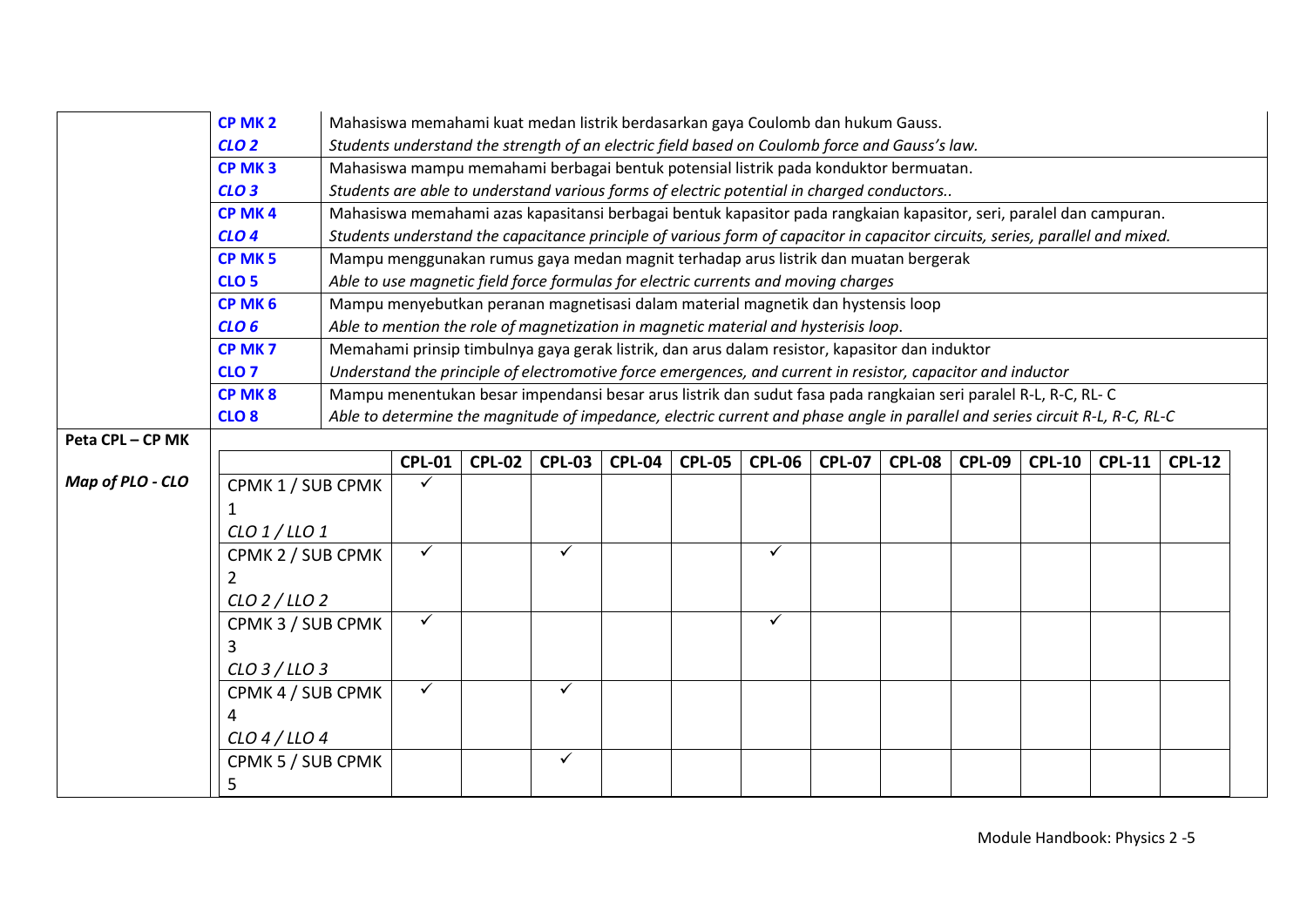|                                       | $CLO$ 5 / LLO 5                                                                                                                                                   |  |  |  |  |  |  |  |  |  |
|---------------------------------------|-------------------------------------------------------------------------------------------------------------------------------------------------------------------|--|--|--|--|--|--|--|--|--|
|                                       | ✓<br>$\checkmark$<br>CPMK 6 / SUB CPMK                                                                                                                            |  |  |  |  |  |  |  |  |  |
|                                       | 6                                                                                                                                                                 |  |  |  |  |  |  |  |  |  |
|                                       | CLO 6 / LLO 6                                                                                                                                                     |  |  |  |  |  |  |  |  |  |
| Diskripsi Singkat                     | Pada mata kuliah ini mahasiswa akan belajar memahami hukum-hukum dasar fisika, Medan Listrik; Potensial Listrik; Arus Listrik; Medan magnet;                      |  |  |  |  |  |  |  |  |  |
| <b>MK</b>                             | Gaya Gerak Listrik (EMF) Induksi dan Arus Bolak Balik, melalui uraian matematika sederhana serta memperkenalkan contoh pemakaian konsep.                          |  |  |  |  |  |  |  |  |  |
|                                       | In this course students will learn to understand the basic laws of physics, Electric Field; Electric Potential; Electric current; Magnetic field;                 |  |  |  |  |  |  |  |  |  |
| <b>Short Description</b><br>of Course | Electromotive Force (EMF) in Induction and Alternating Current, through simple mathematical descriptions and introducing the examples of concept                  |  |  |  |  |  |  |  |  |  |
|                                       | usage.                                                                                                                                                            |  |  |  |  |  |  |  |  |  |
| <b>Bahan Kajian:</b>                  | Muatan listrik, Hukum Coulomb;<br>1.                                                                                                                              |  |  |  |  |  |  |  |  |  |
| Materi                                | Medan listrik: kuat medan listrik, garis gaya, perhitungan kuat medan listrik untuk muatan titik, muatan garis, cincin, piringan, silinder;<br>2.                 |  |  |  |  |  |  |  |  |  |
| pembelajaran                          | Hukum Gauss: fluks, garis gaya, Hukum Gauss dan aplikasinya untuk muatan silinder dan bola;<br>3.                                                                 |  |  |  |  |  |  |  |  |  |
|                                       | Potensial listrik: energi potensial, beda potensial listrik, hubungan potensial listrik dan medan listrik, perhitungan potensial listrik untuk<br>4.              |  |  |  |  |  |  |  |  |  |
| <b>Course Materials:</b>              | muatan titik, muatan garis, cincin, piringan, silinder dan bola;                                                                                                  |  |  |  |  |  |  |  |  |  |
|                                       | Kapasitor: Kapasitansi, perhitungan kapasitansi untuk kapisitor keping sejajar, kapasitor silinder dan kapasitor bola, rangkaian kapasitor seri<br>5.             |  |  |  |  |  |  |  |  |  |
|                                       | dan paralel, bahan dielektrik, energi kapasitor;                                                                                                                  |  |  |  |  |  |  |  |  |  |
|                                       | 6. Arus listrik: arus dan gerak muatan, hukum Ohm, resistivitas, resistansi, daya listrik;                                                                        |  |  |  |  |  |  |  |  |  |
|                                       | Rangkaian arus searah: rangkaian resistor seri dan paralel, hukum Kirchoff;<br>7.                                                                                 |  |  |  |  |  |  |  |  |  |
|                                       | Medan magnet: fluks dan induksi magnet, gaya Lorentz, hukum Biot Savard-Ampere, perhitungan medan magnet untuk kawat lurus berarus,<br>8.                         |  |  |  |  |  |  |  |  |  |
|                                       | cincin, solenoida dan toroida;                                                                                                                                    |  |  |  |  |  |  |  |  |  |
|                                       | GGL Induksi: Hukum Faraday, Hukum Lenz, GGL induksi, Induktansi diri dan induktansi gandeng; energi pada induktor;<br>9.                                          |  |  |  |  |  |  |  |  |  |
|                                       | 10. Gejala Transien: perhitungan perubahan arus terhadap waktu untuk rangkaian RC dan CL seri;                                                                    |  |  |  |  |  |  |  |  |  |
|                                       | 11. Arus bolak balik: arus bolak-balik dalam resistor, induktor, kapasitor, Impedansi, rangkaian R-L dan R-C untuk seri dan pararel, R-L-C seri,                  |  |  |  |  |  |  |  |  |  |
|                                       | Daya, Resonansi.                                                                                                                                                  |  |  |  |  |  |  |  |  |  |
|                                       | Electric charge, Coulomb's Law;<br>1.                                                                                                                             |  |  |  |  |  |  |  |  |  |
|                                       | Electric field: electric field strength, line of force, calculation of electric field strength for point charges, line of charges, rings, disks, cylinders;<br>2. |  |  |  |  |  |  |  |  |  |
|                                       | Gauss's Law: flux, line of force, Gauss's Law and its application in cylindrical and spherical charges;<br>3.                                                     |  |  |  |  |  |  |  |  |  |
|                                       | Electric potential: potential energy, potential difference of electricity, correlation between electric potential and electric field, calculation of<br>4.        |  |  |  |  |  |  |  |  |  |
|                                       | electric potential for point charges, line of charges, rings, disks, cylinders and spheres;                                                                       |  |  |  |  |  |  |  |  |  |
|                                       |                                                                                                                                                                   |  |  |  |  |  |  |  |  |  |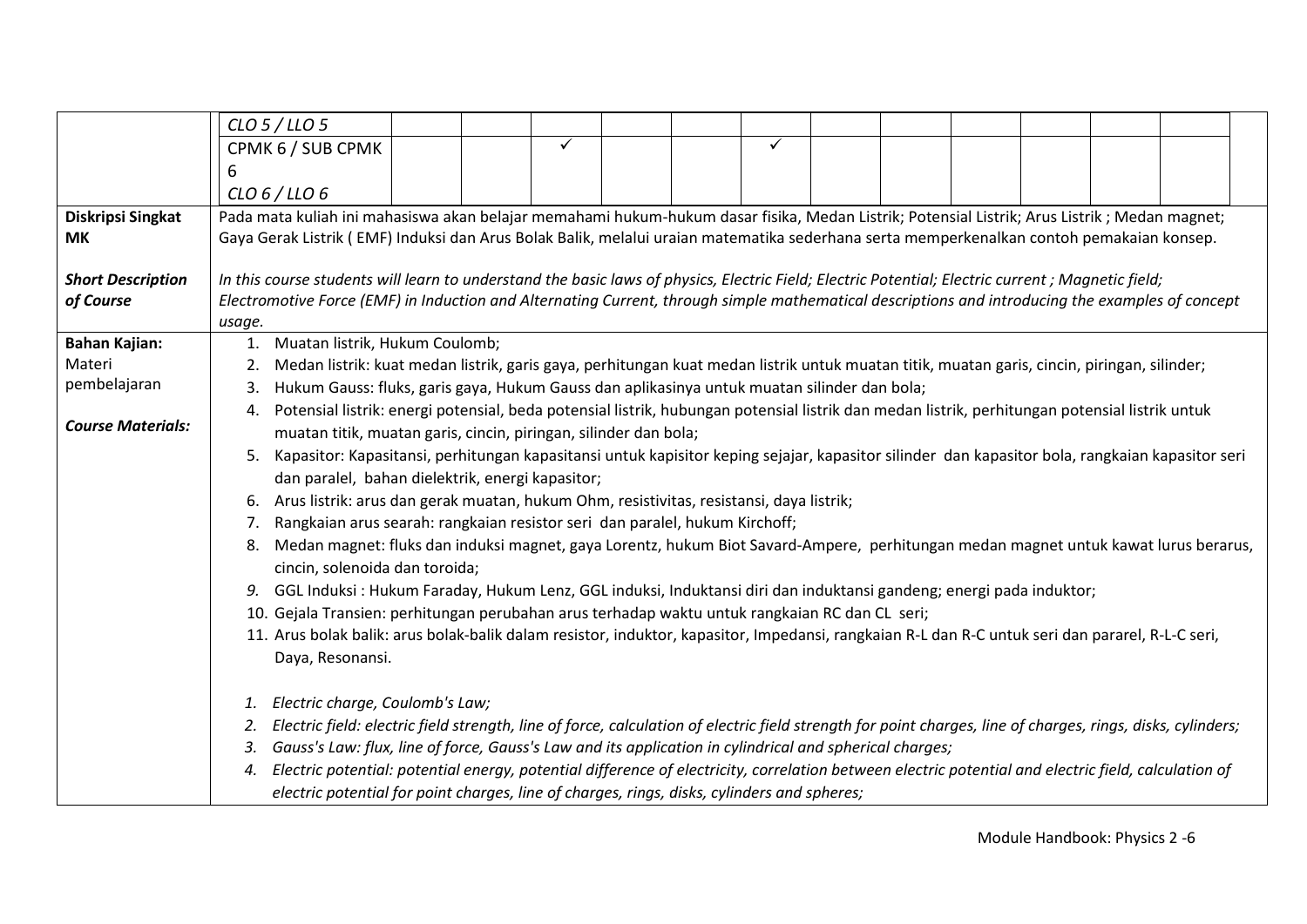|                   |                              |                                                                                  |                                                                        | 5. Capacitors: Capacitance, calculations of capacitance for parallel strip capacitors, cylindrical and ball capacitors, series and parallel capacitor    |                     |              |  |  |  |
|-------------------|------------------------------|----------------------------------------------------------------------------------|------------------------------------------------------------------------|----------------------------------------------------------------------------------------------------------------------------------------------------------|---------------------|--------------|--|--|--|
|                   |                              | circuits, dielectric materials, capacitor energy;                                |                                                                        |                                                                                                                                                          |                     |              |  |  |  |
|                   | 6.                           |                                                                                  |                                                                        | Electric current: current and motion of charge, Ohm's law, resistivity, resistance, electric power;                                                      |                     |              |  |  |  |
|                   | 7.                           | Direct current circuits: series and parallel resistor circuits, Kirchoff's law;  |                                                                        |                                                                                                                                                          |                     |              |  |  |  |
|                   | 8.                           |                                                                                  |                                                                        | Magnetic field: magnetic flux and induction, Lorentz's force, Biot Savard-Ampere's law, calculation of magnetic fields for threaded straight             |                     |              |  |  |  |
|                   |                              | wire, rings, solenoids and toroides;                                             |                                                                        |                                                                                                                                                          |                     |              |  |  |  |
|                   |                              |                                                                                  |                                                                        | Induced EMF: Faraday's Law, Lenz's Law, Induced EMF, Self-Inductance and Coupled Inductance; energy in the inductor;                                     |                     |              |  |  |  |
|                   |                              |                                                                                  |                                                                        | 10. Transient Phenomenons: calculations of changes in current with time for series RC and CL circuits;                                                   |                     |              |  |  |  |
|                   |                              |                                                                                  |                                                                        | 11. Alternating current: alternating current in resistors, inductors, capacitors, impedance, R-L and R-C circuits for series and parallel, series R-L-C, |                     |              |  |  |  |
|                   | Power, Resonance.            |                                                                                  |                                                                        |                                                                                                                                                          |                     |              |  |  |  |
| Pustaka           | Utama / Main:                |                                                                                  |                                                                        |                                                                                                                                                          |                     |              |  |  |  |
|                   | 1.                           | Halliday & Resnic; 'Fundamental of Physics'. John Wiley and Sons, New York, 1987 |                                                                        |                                                                                                                                                          |                     |              |  |  |  |
| References        | 2.                           |                                                                                  | Tim Dosen, "Diktat Fisika II", "Soal-soal Fisika II", Fisika FMIPA-ITS |                                                                                                                                                          |                     |              |  |  |  |
|                   | 3.                           | Giancoli, DC., (terj, Yuhilza H), 'Fisika, jilid 2', Ertangga, Jakarta, 2001     |                                                                        |                                                                                                                                                          |                     |              |  |  |  |
|                   |                              |                                                                                  |                                                                        |                                                                                                                                                          |                     |              |  |  |  |
|                   |                              |                                                                                  |                                                                        |                                                                                                                                                          |                     |              |  |  |  |
|                   | Pendukung / Supporting:      |                                                                                  |                                                                        |                                                                                                                                                          |                     |              |  |  |  |
|                   |                              |                                                                                  |                                                                        | 1. Alonso & Finn,"Fundamental University Physics", Addison Wesley Pub Comp Inc, 13'.ed, Calf, 1990                                                       |                     |              |  |  |  |
|                   |                              |                                                                                  |                                                                        | Tipler, PA, (ted. L Prasetio dan R.W.Adi), "Fisika: untuk Sains dan Teknik, Jilid 2", Erlangga, Jakarta, 1998                                            |                     |              |  |  |  |
|                   |                              |                                                                                  |                                                                        |                                                                                                                                                          |                     |              |  |  |  |
|                   |                              |                                                                                  |                                                                        |                                                                                                                                                          |                     |              |  |  |  |
|                   |                              |                                                                                  |                                                                        |                                                                                                                                                          |                     |              |  |  |  |
| Dosen Pengampu    | ITS Physics Lecturer Team    |                                                                                  |                                                                        |                                                                                                                                                          |                     |              |  |  |  |
| <b>Lecturers</b>  |                              |                                                                                  |                                                                        |                                                                                                                                                          |                     |              |  |  |  |
| Matakuliah syarat |                              |                                                                                  |                                                                        |                                                                                                                                                          |                     |              |  |  |  |
| Prerequisite      |                              |                                                                                  |                                                                        |                                                                                                                                                          |                     |              |  |  |  |
|                   |                              |                                                                                  |                                                                        |                                                                                                                                                          |                     |              |  |  |  |
| Mg ke/            | Kemampuan akhir tiap         |                                                                                  |                                                                        | Bentuk Pembelajaran; Metode                                                                                                                              | Materi Pembelajaran | <b>Bobot</b> |  |  |  |
| Week              | tahapan belajar (Sub-CPMK) / | Penilaian / Assessment                                                           |                                                                        | Pembelajaran; Penugasan Mahasiswa;                                                                                                                       | [Pustaka] /         | Penilaian    |  |  |  |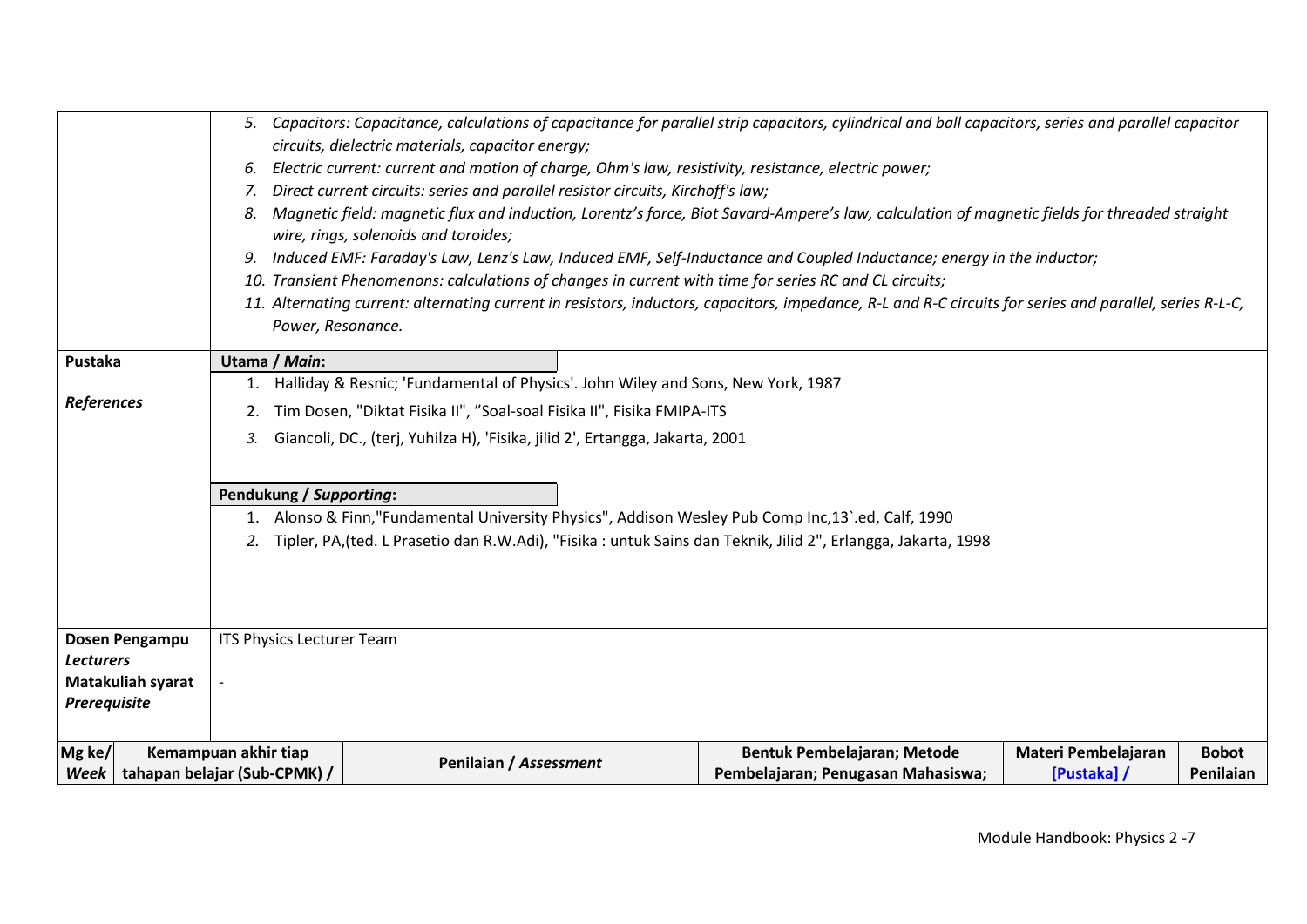|         | <b>Final ability of each learning</b><br>stage (LLO)                                                                                                                                                                                                                                                                                                                                                                                                                                                                             | Indikator /<br><b>Indicator</b>                                                                                                                                                                                                                                                             | Kriteria & Teknik /<br>Criteria &<br><b>Techniques</b> |                                                                                                                                                                                                                                                                           | [ Estimasi Waktu] /<br><b>Form of Learning; Learning Method;</b><br><b>Student Assignment;</b><br><b>Estimated Time</b> | <b>Learning Material</b><br>[Reference]                                                                                                                                                                                                                                                                                                                                                                                                                                                                            | /Assess-<br>ment<br>Load $(\%)$ |
|---------|----------------------------------------------------------------------------------------------------------------------------------------------------------------------------------------------------------------------------------------------------------------------------------------------------------------------------------------------------------------------------------------------------------------------------------------------------------------------------------------------------------------------------------|---------------------------------------------------------------------------------------------------------------------------------------------------------------------------------------------------------------------------------------------------------------------------------------------|--------------------------------------------------------|---------------------------------------------------------------------------------------------------------------------------------------------------------------------------------------------------------------------------------------------------------------------------|-------------------------------------------------------------------------------------------------------------------------|--------------------------------------------------------------------------------------------------------------------------------------------------------------------------------------------------------------------------------------------------------------------------------------------------------------------------------------------------------------------------------------------------------------------------------------------------------------------------------------------------------------------|---------------------------------|
| (1)     | (2)                                                                                                                                                                                                                                                                                                                                                                                                                                                                                                                              | (3)                                                                                                                                                                                                                                                                                         | (4)                                                    | Tatap Muka /<br>$In-class (5)$                                                                                                                                                                                                                                            | Daring /<br>Online (6)                                                                                                  | (7)                                                                                                                                                                                                                                                                                                                                                                                                                                                                                                                | (8)                             |
| $1 - 3$ | Mahasiswa memahami<br>$\bullet$<br>butir-butir penyusun<br>materi serta sifat<br>kelistrikannya, hakekat<br>konduktor dan dielektrik.<br>Mahasiswa memahami<br>$\bullet$<br>kuat medan listrik<br>berdasarkan gaya<br>Coulomb dan hukum<br>Gauss.<br>Students understand<br>$\bullet$<br>particles that composed a<br>matter and it's electrical<br>properties, substantial of<br>conductor and dielectric.<br>Students understand the<br>$\bullet$<br>strength of an electric<br>field based on Coulomb<br>force and Gauss law. | Kehadiran<br>$\bullet$<br>Keaktifan dalam<br>$\bullet$<br>diskusi<br>Ketepatan dalam<br>$\bullet$<br>menjawab<br>pertanyaan saat<br>diskusi<br>Attendance<br>$\bullet$<br>Activeness in<br>$\bullet$<br>discussions<br>Accuracy in answering<br>$\bullet$<br>questions during<br>discussion | Tidak dijelaskan<br>Not mentioned                      | Kontrak<br>$\bullet$<br>belajar,<br>Kuliah Klasikal,<br>$\bullet$<br>Tanya jawab,<br>Diskusi,<br><b>Tugas</b><br>[3x2x50'']<br>Study<br>$\bullet$<br>contracts,<br>Presentation,<br>Ask and<br>$\bullet$<br>answers,<br>Discussion,<br>٠<br>Assignment<br>٠<br>[3x2x50''] | Tidak dijelaskan<br>Not mentioned                                                                                       | <b>Bab I Hukum</b><br>$\bullet$<br>coulomb dan<br>medan listrik;<br>muatan listrik,<br>Hukum Coulomb;<br>Medan listrik:<br>kuat medan listrik,<br>garis gaya<br>perhitungan kuat<br>medan listrik<br>untuk muatan<br>titik, muatan<br>garis, cincin,<br>piringan, silinder;<br>Chapter I<br>$\bullet$<br>Coulomb's law<br>and electric fields;<br>electric charge,<br>Coulomb's Law;<br>Electric field:<br>electric field<br>strength, line of<br>force,<br>Calculation of<br>electric field<br>strength for point | $\mathbf 0$                     |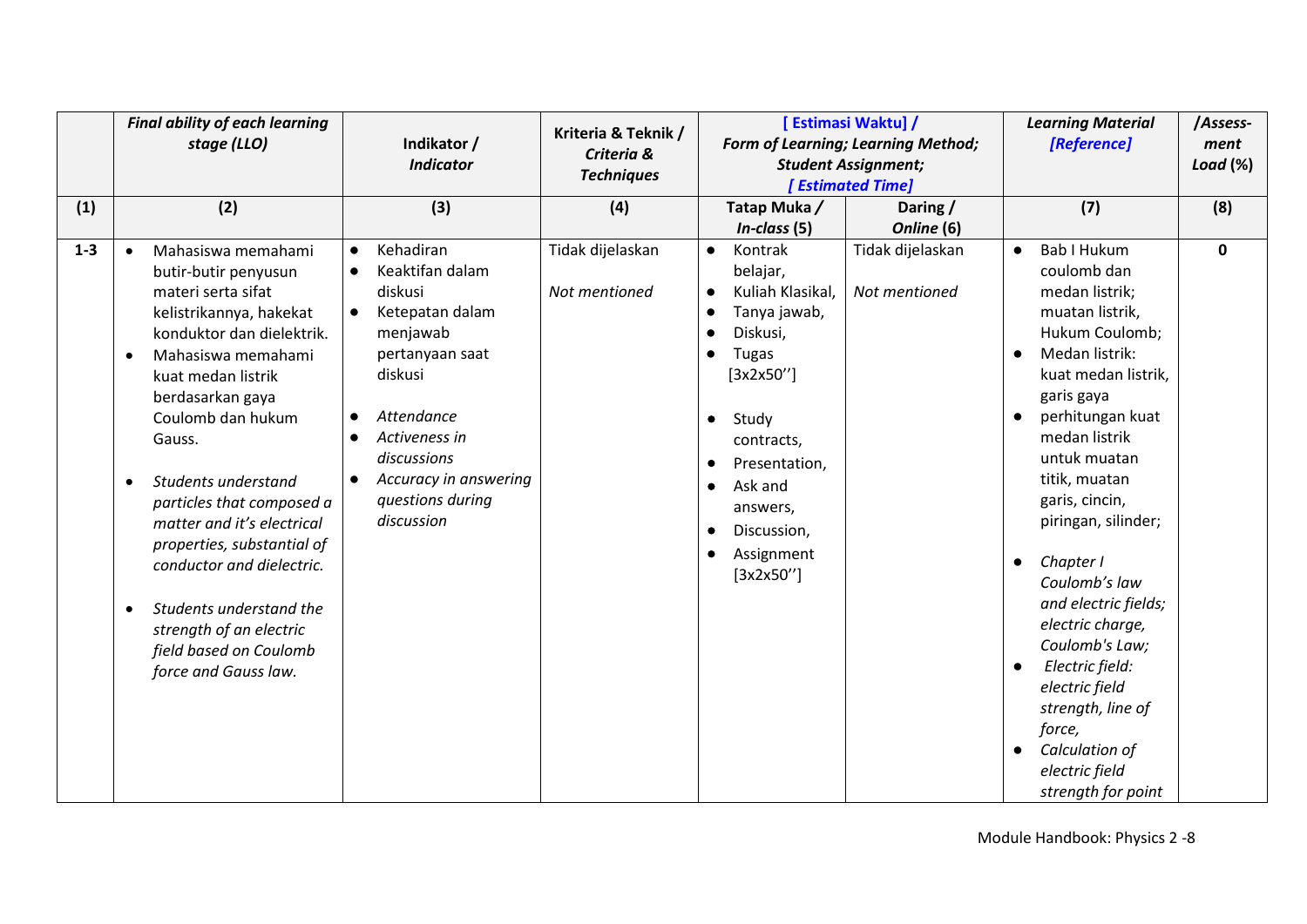|       |                                                                                               |                                                                                                                                                                                                                                                                                  |                                                                                                                                                                                  | charges, line of<br>charges, rings,<br>disks, cylinders;                                                                                               |              |
|-------|-----------------------------------------------------------------------------------------------|----------------------------------------------------------------------------------------------------------------------------------------------------------------------------------------------------------------------------------------------------------------------------------|----------------------------------------------------------------------------------------------------------------------------------------------------------------------------------|--------------------------------------------------------------------------------------------------------------------------------------------------------|--------------|
| 4     | ASISTENSI 1<br><b>ASSISTANCE 1</b>                                                            |                                                                                                                                                                                                                                                                                  | 2x50"                                                                                                                                                                            |                                                                                                                                                        | 1,67         |
| 5     |                                                                                               | Kehadiran<br>$\bullet$<br>Keaktifan dalam<br>$\bullet$<br>diskusi<br>Ketepatan dalam<br>$\bullet$<br>menjawab<br>pertanyaan saat<br>diskusi<br>Attendence<br>$\bullet$<br>Activeness in<br>$\bullet$<br>discussions<br>• Accuracy in answering<br>questions during<br>discussion | • Kuliah klasikal<br>• Tanya jawab<br>• Latihan soal<br>• Tugas dirumah<br>[2x50'']<br>• Presentation<br>$\bullet$ Ask and<br>answers<br>• Exercises<br>• Assignment<br>[2x50''] | <b>Hukum Gauss:</b><br>$\bullet$<br>fluks, Hukum<br>Gauss dan<br>aplikasinya<br>Gauss's Law: flux,<br>$\bullet$<br>Gauss's Law and<br>its applications | $\mathbf 0$  |
| $6-7$ | Mahasiswa mampu<br>memahami berbagai bentuk<br>potensial listrik pada<br>konduktor bermuatan. | Kehadiran<br>$\bullet$<br>Keaktifan dalam<br>$\bullet$<br>diskusi                                                                                                                                                                                                                | • Kuliah klasikal,<br>• Tanya jawab<br>lisan<br>· Diskusi                                                                                                                        | <b>Bab II Potensial</b><br>Listrik;<br>• Integral garis kuat<br>medan listrik,                                                                         | $\mathbf{0}$ |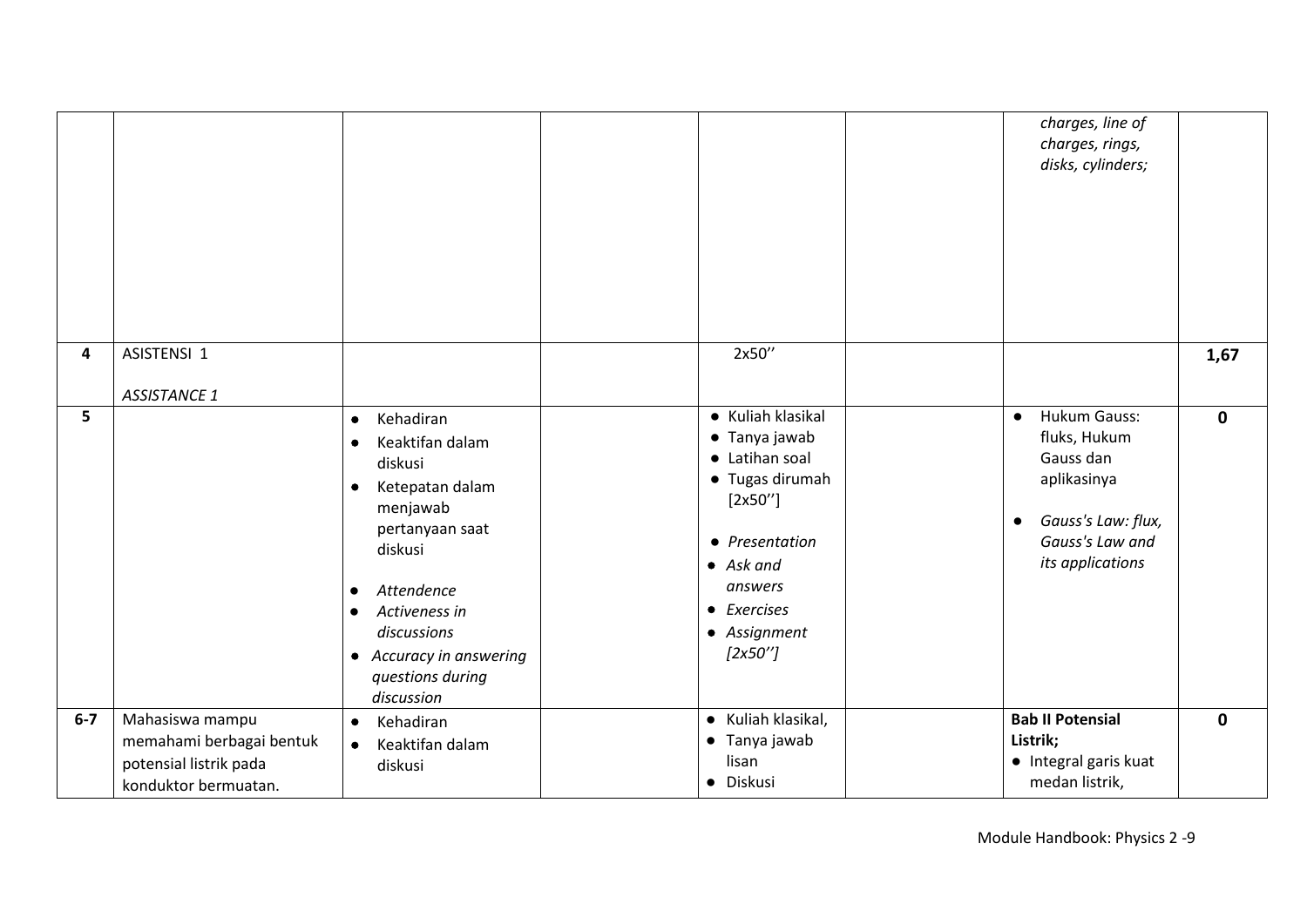|           | Students are able to<br>understand various forms of<br>electric potential in charged<br>conductors.                             | Ketepatan dalam<br>$\bullet$<br>menjawab<br>pertanyaan saat<br>diskusi<br>Attendence<br>$\bullet$<br>Activeness in<br>$\bullet$<br>discussions<br>• Accuracy in answering<br>questions during<br>discussion | • Tugas<br>[2x2x50'']<br>• Presentation<br>$\bullet$ Ask and<br>answers<br>• Discussion<br>• Assignment<br>[2x50''] | energi potensial,<br>potensial listrik<br>• Perhitungan<br>potensial listrik<br>(muatan diskrit,<br>cincin bermuatan,<br>bola bermuatan)<br><b>Chapter II Electric</b><br>Potential;<br>• Integral of lines of<br>electric field,<br>potential energy,<br>electric potential<br>Calculation of<br>$\bullet$<br>electric potential<br>(discrete charge,<br>charged ring,<br>charged ball) |              |
|-----------|---------------------------------------------------------------------------------------------------------------------------------|-------------------------------------------------------------------------------------------------------------------------------------------------------------------------------------------------------------|---------------------------------------------------------------------------------------------------------------------|------------------------------------------------------------------------------------------------------------------------------------------------------------------------------------------------------------------------------------------------------------------------------------------------------------------------------------------------------------------------------------------|--------------|
| 8         | <b>ASISTENSI 2</b><br><b>ASSISTANCE 2</b>                                                                                       |                                                                                                                                                                                                             | 2x50"                                                                                                               |                                                                                                                                                                                                                                                                                                                                                                                          | 1,67         |
| 9         | KUIS <sub>1</sub><br>QUIZ <sub>1</sub>                                                                                          | Ketepatan jawaban dalam<br>menyelesaikan soal<br>Accuracy in answering<br>questions                                                                                                                         | 2x50"                                                                                                               |                                                                                                                                                                                                                                                                                                                                                                                          | 20           |
| $10 - 11$ | Mahasiswa memahami azas<br>kapasitansi berbagai bentuk<br>kapasitor pada rangkaian<br>kapasitor, seri, paralel dan<br>campuran. | Kehadiran<br>$\bullet$<br>Keaktifan dalam<br>$\bullet$<br>diskusi<br>Ketepatan dalam<br>$\bullet$<br>menjawab                                                                                               | · Diskusi<br>kelompok<br>• Presentasi<br>singkat<br>Diskusi<br>• Tugas                                              | <b>Potensial listrik</b><br>$\bullet$<br>dan perhitungan<br>kapasitor<br>Dielektrikum dan<br>$\bullet$<br>pergeseran listrik                                                                                                                                                                                                                                                             | $\mathbf{0}$ |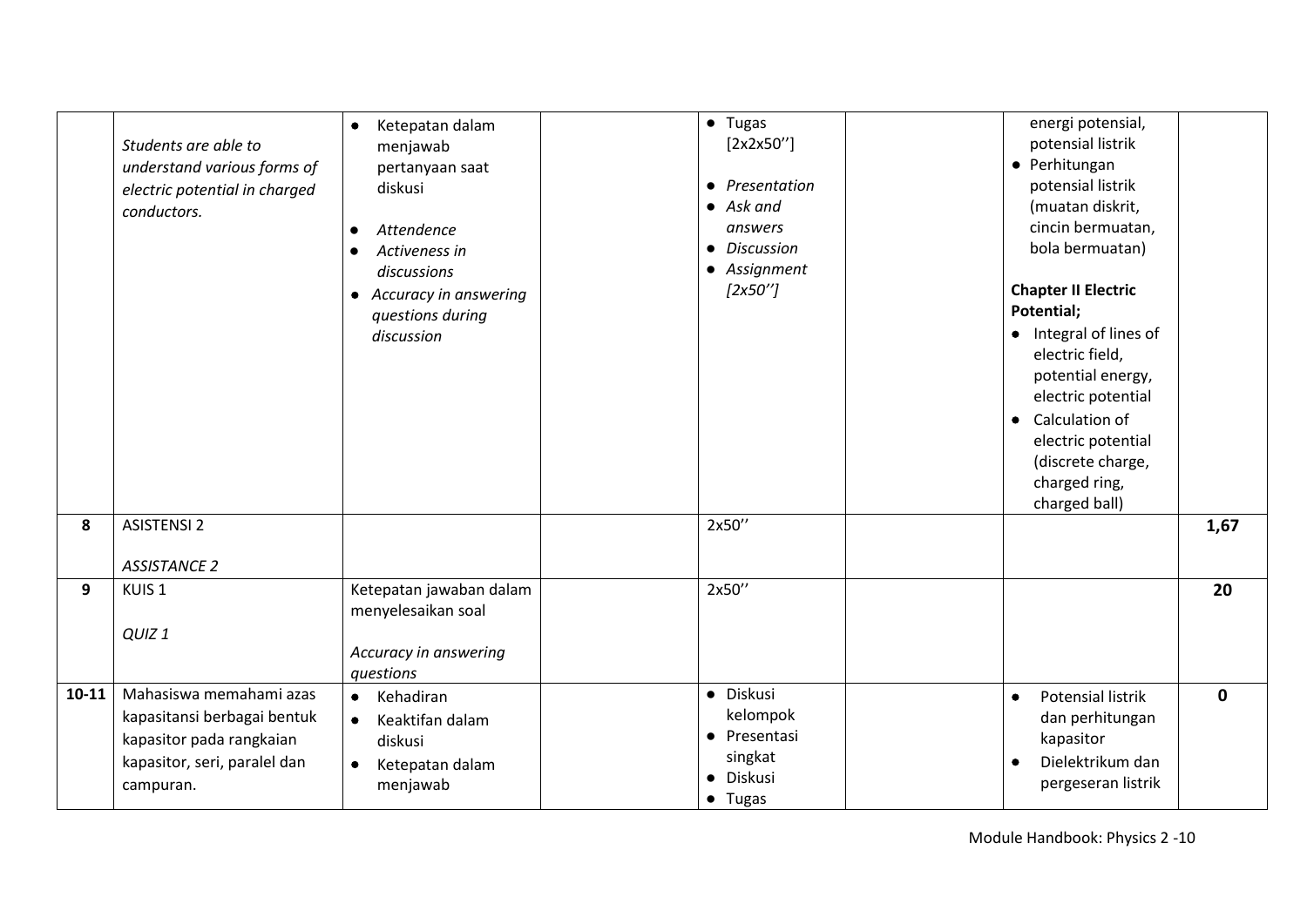|       | Students understand the<br>capacitance principle of<br>various form of capacitor in<br>capacitor circuits, series,<br>parallel and mixed. | pertanyaan saat<br>diskusi<br>Attendence<br>$\bullet$<br>Activeness in<br>$\bullet$<br>discussions<br>Accuracy in answering<br>$\bullet$<br>questions during<br>discussion                                                                                                                  | [2x2x50'']<br>$\bullet$ Group<br>discussion<br>$\bullet$ Short<br>presentation<br><b>Discussion</b><br>$\bullet$<br>• Assignment<br>[2x2x50'']                                     | Electric potential<br>$\bullet$<br>and capacitor<br>calculations<br>Dielectric and<br>$\bullet$<br>electrical shift                                                                                                                                                                                                                             |
|-------|-------------------------------------------------------------------------------------------------------------------------------------------|---------------------------------------------------------------------------------------------------------------------------------------------------------------------------------------------------------------------------------------------------------------------------------------------|------------------------------------------------------------------------------------------------------------------------------------------------------------------------------------|-------------------------------------------------------------------------------------------------------------------------------------------------------------------------------------------------------------------------------------------------------------------------------------------------------------------------------------------------|
| 12    | <b>ASISTENSI 3</b><br><b>ASSISTANCE 3</b>                                                                                                 |                                                                                                                                                                                                                                                                                             | 2X50"                                                                                                                                                                              | 1,67                                                                                                                                                                                                                                                                                                                                            |
| 13-14 | Mahasiswa memahami<br>rangkaian arus searah, hukum<br>Kirchoff<br>Students understand direct<br>current circuits, Kirchoff's law          | Kehadiran<br>$\bullet$<br>Keaktifan dalam<br>$\bullet$<br>diskusi<br>Ketepatan dalam<br>$\bullet$<br>menjawab<br>pertanyaan saat<br>diskusi<br>Attendence<br>$\bullet$<br>Activeness in<br>$\bullet$<br>discussions<br>Accuracy in answering<br>$\bullet$<br>questions during<br>discussion | • Kuliah klasikal,<br>Latihan soal<br>Diskusi<br>$\bullet$<br>• Tugas<br>[2x2x50'']<br>• Presentation<br>Exercises<br>$\bullet$<br><b>Discussion</b><br>• Assignment<br>[2x2x50''] | <b>Bab III Arus Listrik</b><br>Arus Listrik dan<br>$\bullet$<br>kerapatan arus,<br>konduktifitas dan<br>resistifitas, hukum<br>Ohm<br>Rangkaian arus<br>searah: Hukum<br>Kirchoff<br><b>Chapter III Electric</b><br><b>Current</b><br>Electric current<br>$\bullet$<br>and current<br>density,<br>conductivity and<br>resistivity, Ohm's<br>law |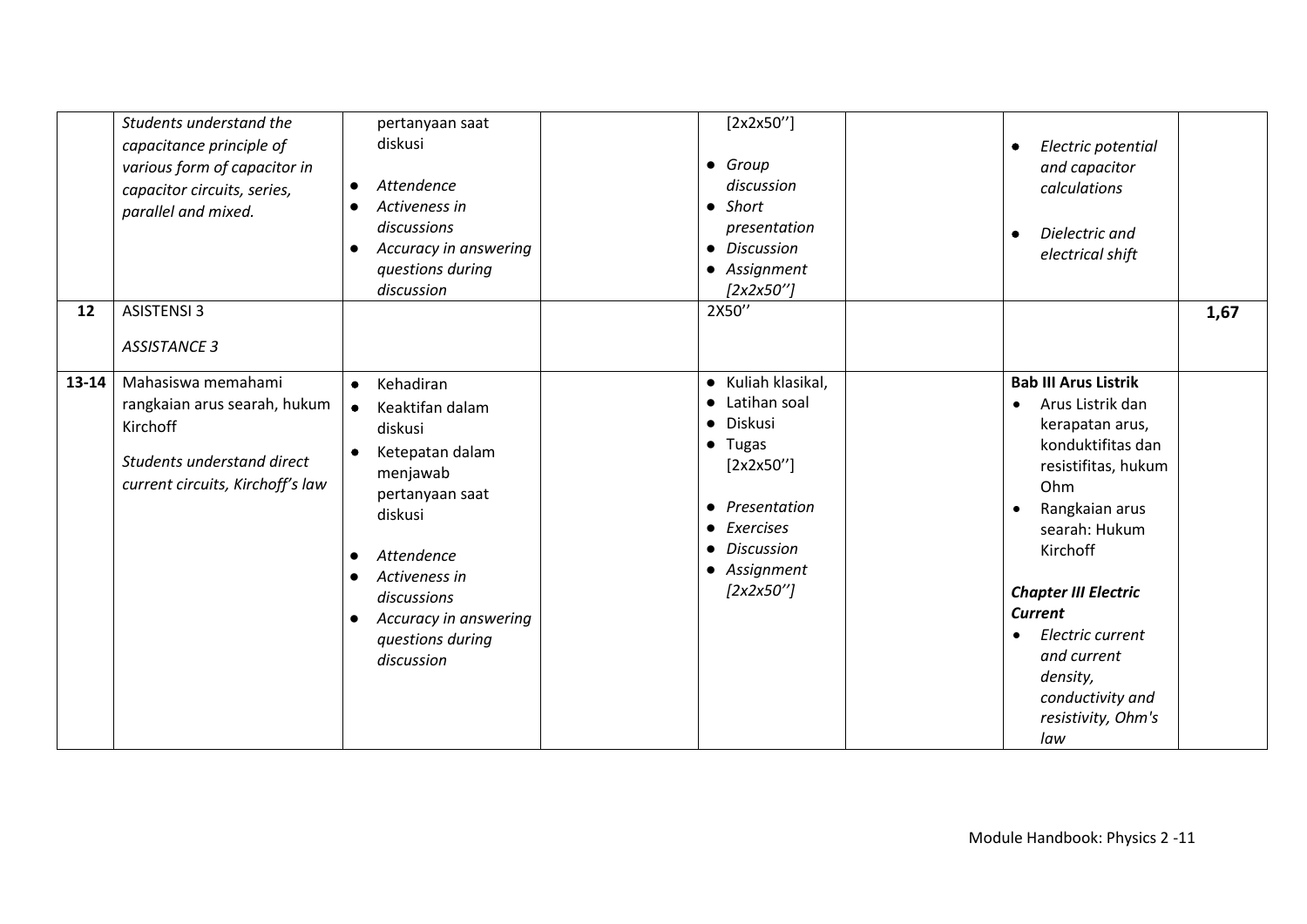|         |                                                                                                                                                                                                                                                                                                                                                                                    |                                                                                                                                                                                                                                                                   |                                                                                                                                                                   | Direct current<br>$\bullet$<br>circuits: Kirchoff's                                                                                                                                                                                                                                                                                                                                                                                                                                                                  |             |
|---------|------------------------------------------------------------------------------------------------------------------------------------------------------------------------------------------------------------------------------------------------------------------------------------------------------------------------------------------------------------------------------------|-------------------------------------------------------------------------------------------------------------------------------------------------------------------------------------------------------------------------------------------------------------------|-------------------------------------------------------------------------------------------------------------------------------------------------------------------|----------------------------------------------------------------------------------------------------------------------------------------------------------------------------------------------------------------------------------------------------------------------------------------------------------------------------------------------------------------------------------------------------------------------------------------------------------------------------------------------------------------------|-------------|
|         |                                                                                                                                                                                                                                                                                                                                                                                    |                                                                                                                                                                                                                                                                   |                                                                                                                                                                   | law                                                                                                                                                                                                                                                                                                                                                                                                                                                                                                                  |             |
| 15-16   |                                                                                                                                                                                                                                                                                                                                                                                    | <b>EVALUASI TENGAH SEMESTER</b>                                                                                                                                                                                                                                   | 2x50"                                                                                                                                                             |                                                                                                                                                                                                                                                                                                                                                                                                                                                                                                                      | 25          |
|         |                                                                                                                                                                                                                                                                                                                                                                                    | <b>MID-TERM EXAM</b>                                                                                                                                                                                                                                              |                                                                                                                                                                   |                                                                                                                                                                                                                                                                                                                                                                                                                                                                                                                      |             |
| $17-19$ | Mampu menggunakan rumus<br>gaya medan magnit terhadap<br>arus listrik dan muatan<br>bergerak<br>Mampu menyebutkan<br>peranan magnetisasi dalam<br>material magnetik dan<br>hystensis loop<br>Able to use the magnetic field<br>force formulas in electric<br>current and moving charges<br>Able to mention the role of<br>magnetization in magnetic<br>material and hystensis loop | Kehadiran<br>$\bullet$<br>Keaktifan dalam<br>$\bullet$<br>diskusi<br>Ketepatan dalam<br>$\bullet$<br>menjawab<br>pertanyaan saat<br>diskusi<br>Attendance<br>Activeness in<br>discussions<br>Accuracy in answering<br>$\bullet$<br>questions during<br>discussion | • Kuliah klasikal,<br>• Latihan soal<br>· Diskusi<br>$\bullet$ Tugas<br>[2x2x50'']<br>• Presentation<br>• Exercises<br>• Discussion<br>• Assignment<br>[2x2x50''] | <b>Bab IV Medan</b><br>magnet:<br>Gaya Magnet,<br>$\bullet$<br>Gerak muatan<br>dalam medan<br>Magnet.<br>Kumparan dalam<br>$\bullet$<br>medan magnet,<br>Induksi magnet<br>oleh arus listrik.<br>Perhitungan<br>$\bullet$<br>Induksi Magnet.<br><b>Chapter IV Magnetic</b><br>Field:<br>Magnetic Force,<br>$\bullet$<br>motion of charge<br>in magnetic field.<br>Coils in a<br>$\bullet$<br>magnetic field,<br>magnetic<br>induction by<br>electric current.<br>Magnetic<br>$\bullet$<br>Induction<br>Calculations. | $\mathbf 0$ |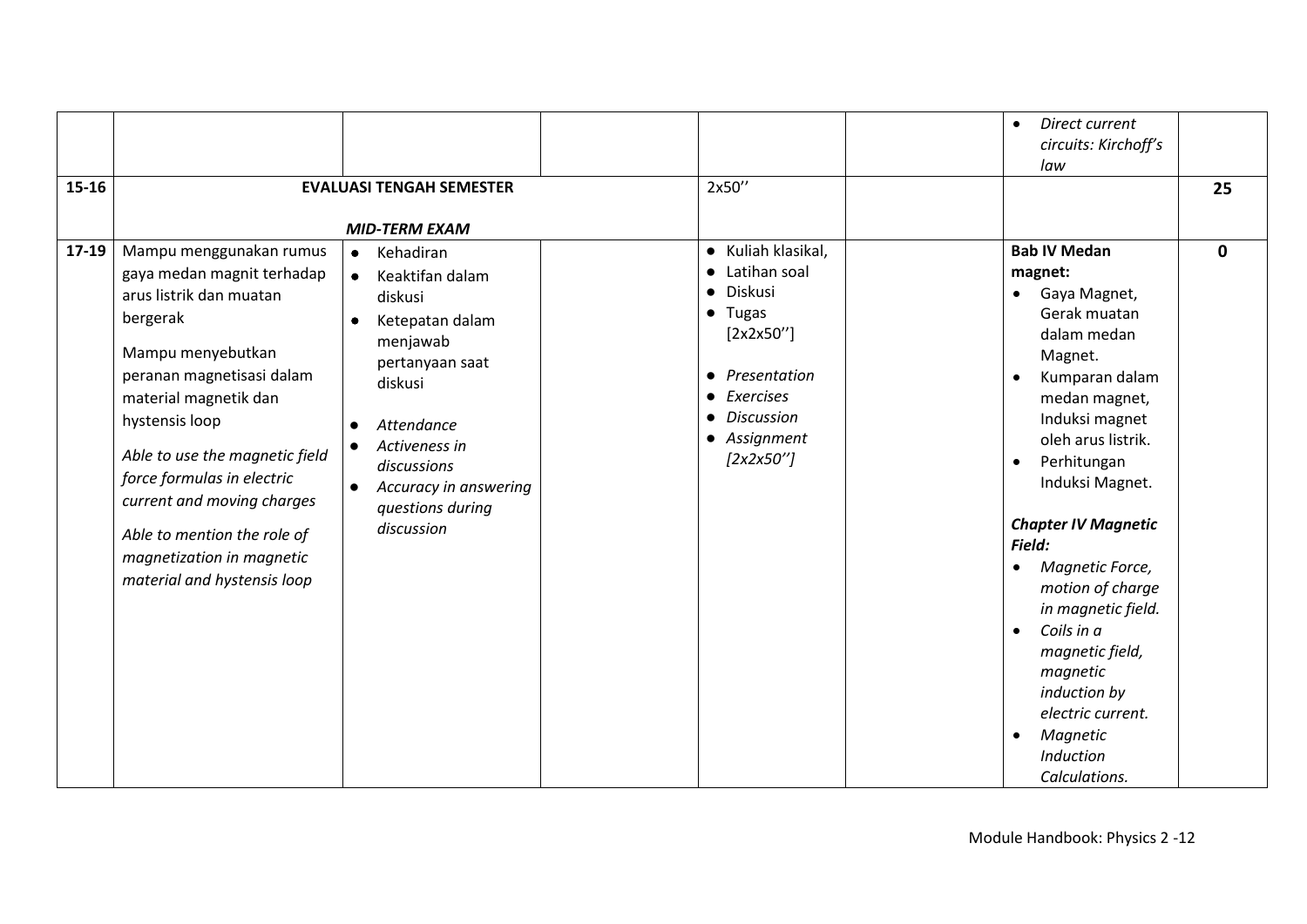| 20        | <b>ASISTENSI 4</b>                                                                                                                                                                                                                    |                                                                                                                                                                                                                                                                                             | 2X50"                                                                                                                                                |                                                                                                                                                                                                                                                                                                                                                                                                                                                                                                                        | 1,67        |
|-----------|---------------------------------------------------------------------------------------------------------------------------------------------------------------------------------------------------------------------------------------|---------------------------------------------------------------------------------------------------------------------------------------------------------------------------------------------------------------------------------------------------------------------------------------------|------------------------------------------------------------------------------------------------------------------------------------------------------|------------------------------------------------------------------------------------------------------------------------------------------------------------------------------------------------------------------------------------------------------------------------------------------------------------------------------------------------------------------------------------------------------------------------------------------------------------------------------------------------------------------------|-------------|
|           | <b>ASSISTANCE 4</b>                                                                                                                                                                                                                   |                                                                                                                                                                                                                                                                                             |                                                                                                                                                      |                                                                                                                                                                                                                                                                                                                                                                                                                                                                                                                        |             |
| $21 - 22$ | Memahami prinsip timbulnya<br>gaya gerak listrik, dan arus<br>dalam resistor, kapasitor dan<br>induktor<br>Understand the principle of<br>electromotive force<br>emergences, and current in<br>resistors, capacitors and<br>inductors | Kehadiran<br>$\bullet$<br>Keaktifan dalam<br>$\bullet$<br>diskusi<br>Ketepatan dalam<br>$\bullet$<br>menjawab<br>pertanyaan saat<br>diskusi<br>Attendance<br>$\bullet$<br>Activeness in<br>$\bullet$<br>discussions<br>Accuracy in answering<br>$\bullet$<br>questions during<br>discussion | • Kuliah klasikal,<br>Diskusi<br>$\bullet$<br>$\bullet$ Tugas<br>[2x2x50'']<br>Presentation<br>$\bullet$<br>• Discussion<br>• Assignment<br>[2x50''] | <b>Bab V Gaya Gerak</b><br>Listrik Induksi.<br>Hukum faraday,<br>$\bullet$<br>GGL induksi oleh B<br>konstan pada<br>konduktor, GGL<br>Induksi oleh B<br>yang berubah<br>terhadap waktu.<br>Induktansi bolak-<br>$\bullet$<br>balik, tenaga<br>magnet yang<br>tersimpan pada<br>induktor dan<br>hukum Lenz.<br><b>Chapter V Induced</b><br><b>Electromotive Force.</b><br>Faraday's law,<br>$\bullet$<br>induced EMF by<br>constant B in<br>conductor, time<br>varying induced<br>EMF by B.<br>Alternating<br>$\bullet$ | $\mathbf 0$ |
|           |                                                                                                                                                                                                                                       |                                                                                                                                                                                                                                                                                             |                                                                                                                                                      | inductance,<br>magnetic energy<br>stored in the                                                                                                                                                                                                                                                                                                                                                                                                                                                                        |             |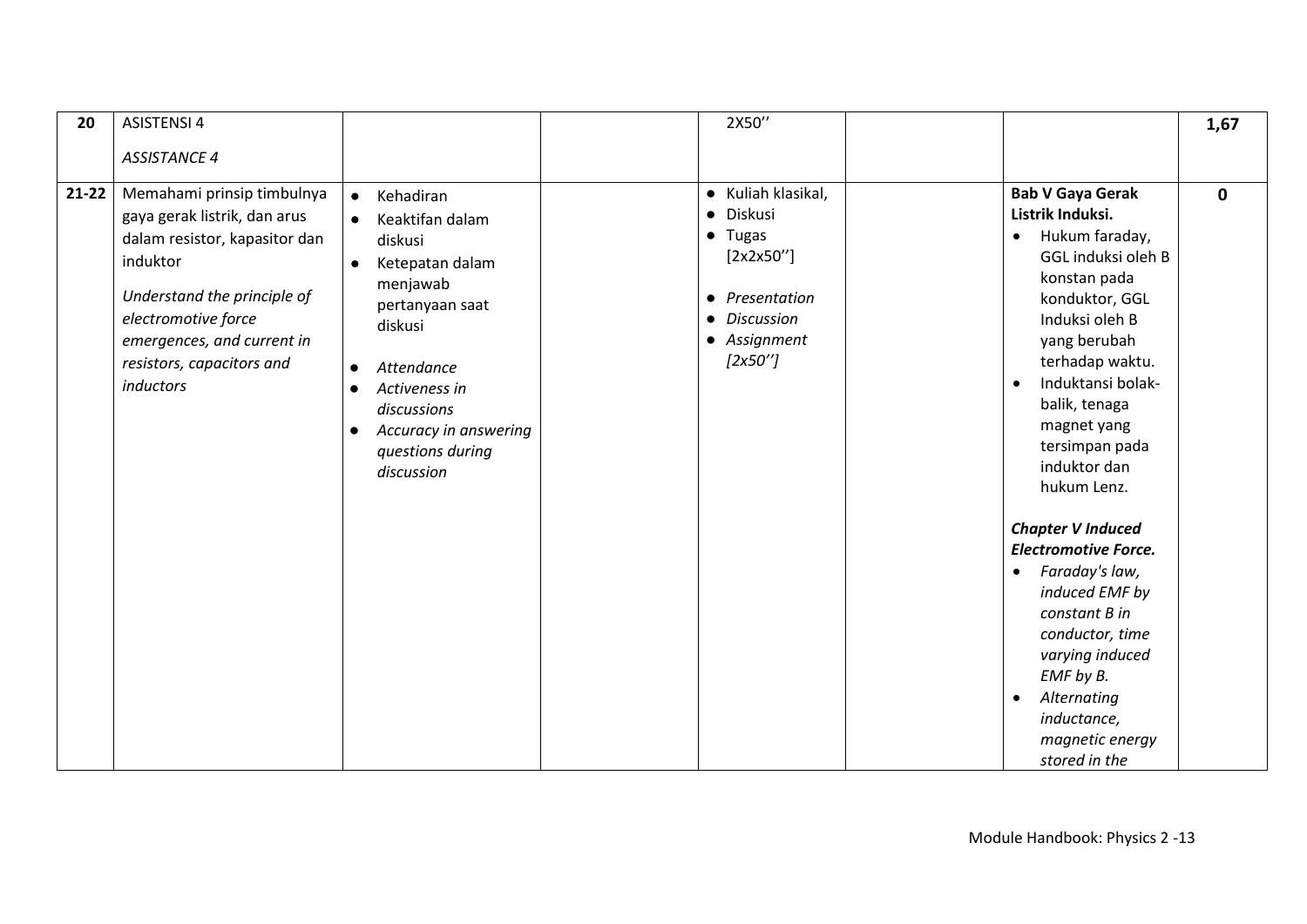|           |                                                                                                                                                                                                                                                                    |                                                                                                                                                                                                                                                                                             |                                                                                        | inductor and                                                                                                                                                                                                                                                                                                                                                                                                                                                        |             |
|-----------|--------------------------------------------------------------------------------------------------------------------------------------------------------------------------------------------------------------------------------------------------------------------|---------------------------------------------------------------------------------------------------------------------------------------------------------------------------------------------------------------------------------------------------------------------------------------------|----------------------------------------------------------------------------------------|---------------------------------------------------------------------------------------------------------------------------------------------------------------------------------------------------------------------------------------------------------------------------------------------------------------------------------------------------------------------------------------------------------------------------------------------------------------------|-------------|
|           |                                                                                                                                                                                                                                                                    |                                                                                                                                                                                                                                                                                             |                                                                                        | Lenz's law.                                                                                                                                                                                                                                                                                                                                                                                                                                                         |             |
| 23        | <b>ASISTENSI 5</b>                                                                                                                                                                                                                                                 |                                                                                                                                                                                                                                                                                             | 2X50"                                                                                  |                                                                                                                                                                                                                                                                                                                                                                                                                                                                     | 1,67        |
|           | <b>ASSISTANCE 5</b>                                                                                                                                                                                                                                                |                                                                                                                                                                                                                                                                                             |                                                                                        |                                                                                                                                                                                                                                                                                                                                                                                                                                                                     |             |
| 24        | <b>KUIS</b>                                                                                                                                                                                                                                                        |                                                                                                                                                                                                                                                                                             | 2X50"                                                                                  |                                                                                                                                                                                                                                                                                                                                                                                                                                                                     | 20          |
|           | QUIZ                                                                                                                                                                                                                                                               |                                                                                                                                                                                                                                                                                             |                                                                                        |                                                                                                                                                                                                                                                                                                                                                                                                                                                                     |             |
| $25 - 27$ | Mampu menentukan besar<br>impendansi, besar arus listrik,<br>dan sudut fasa pada rangkaian<br>seri, paralel R-L, R-C, RL-C<br>Able to determine magnitude<br>of impedance, electric current,<br>and phase angle in series and<br>parallel R-L, R-C, RL-C circuits. | Kehadiran<br>$\bullet$<br>Keaktifan dalam<br>$\bullet$<br>diskusi<br>Ketepatan dalam<br>$\bullet$<br>menjawab<br>pertanyaan saat<br>diskusi<br>Attendance<br>$\bullet$<br>Activeness in<br>$\bullet$<br>discussions<br>Accuracy in answering<br>$\bullet$<br>questions during<br>discussion | · Diskusi<br>$\bullet$ Tugas<br>[2x2x50'']<br>• Discussion<br>• Assignment<br>[2x50''] | <b>Bab VI Arus bolak</b><br>balik:<br>Gejala Transien<br>$\bullet$<br>Harga Efektif Arus<br>dan Tegangan,<br>arus bolak balik<br>pada resistor,<br>induktor dan<br>kapasitor<br>rangkaian R-L, R-C,<br>R-L-C, Diagram<br>fasor, impedansi<br>Resonansi.<br><b>Chapter VI</b><br><b>Alternating Current:</b><br><b>Transient</b><br>$\bullet$<br>phenomenon<br>Effective Rates of<br>$\bullet$<br>Current and<br>Voltage,<br>alternating<br>current in<br>resistors, | $\mathbf 0$ |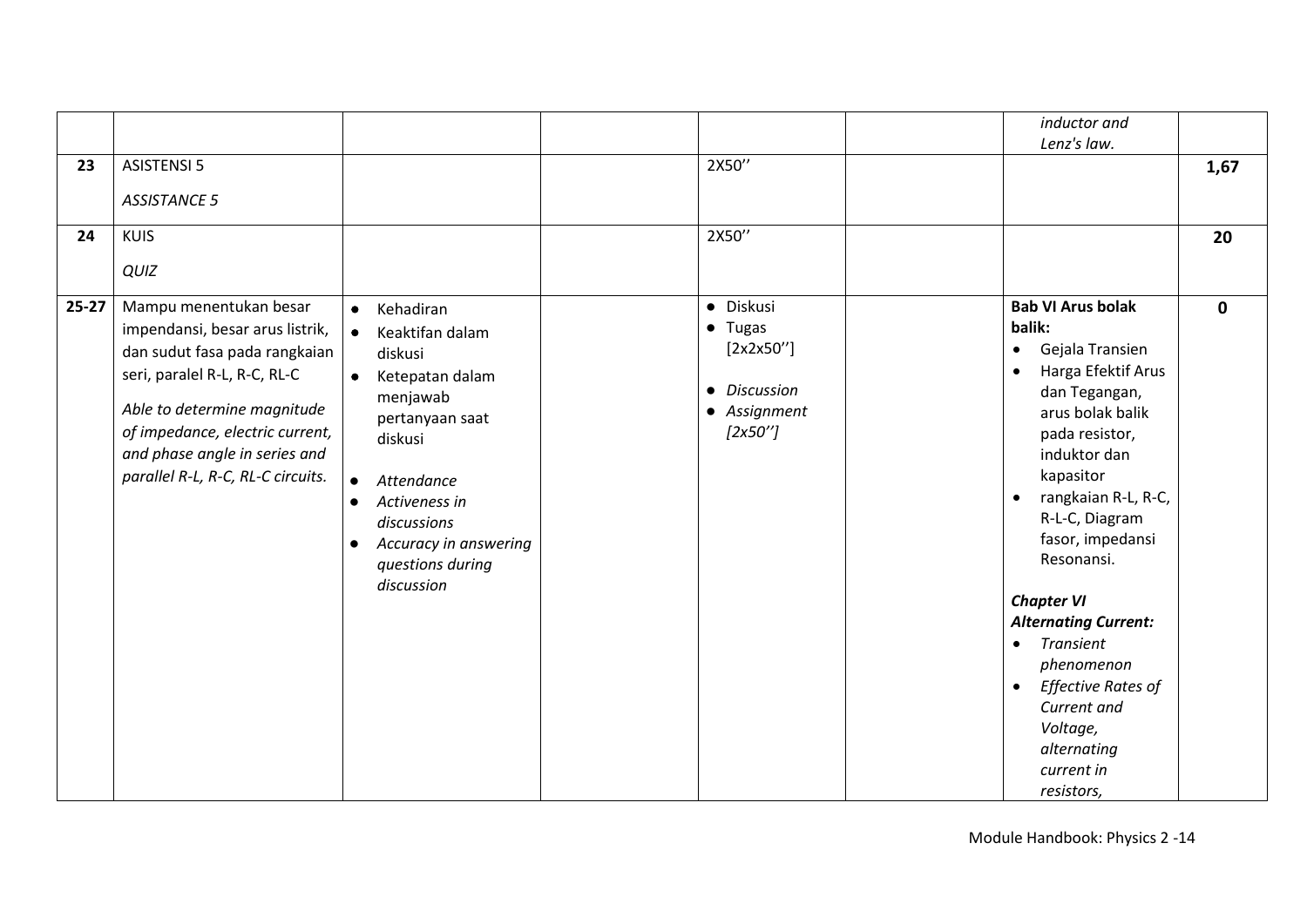| 28 | ASISTENSI 6<br>ASSISTANCE 6     |  | 2X50" | inductors and<br>capacitors<br>R-L, R-C, R-L-C<br>$\bullet$<br>circuits, Phasor<br>diagrams,<br>Resonance<br>impedance. | 1,67 |
|----|---------------------------------|--|-------|-------------------------------------------------------------------------------------------------------------------------|------|
|    |                                 |  |       |                                                                                                                         |      |
|    | 29-32   EVALUASI AKHIR SEMESTER |  |       |                                                                                                                         | 25   |
|    | FINAL-SEMESTER EXAM             |  |       |                                                                                                                         |      |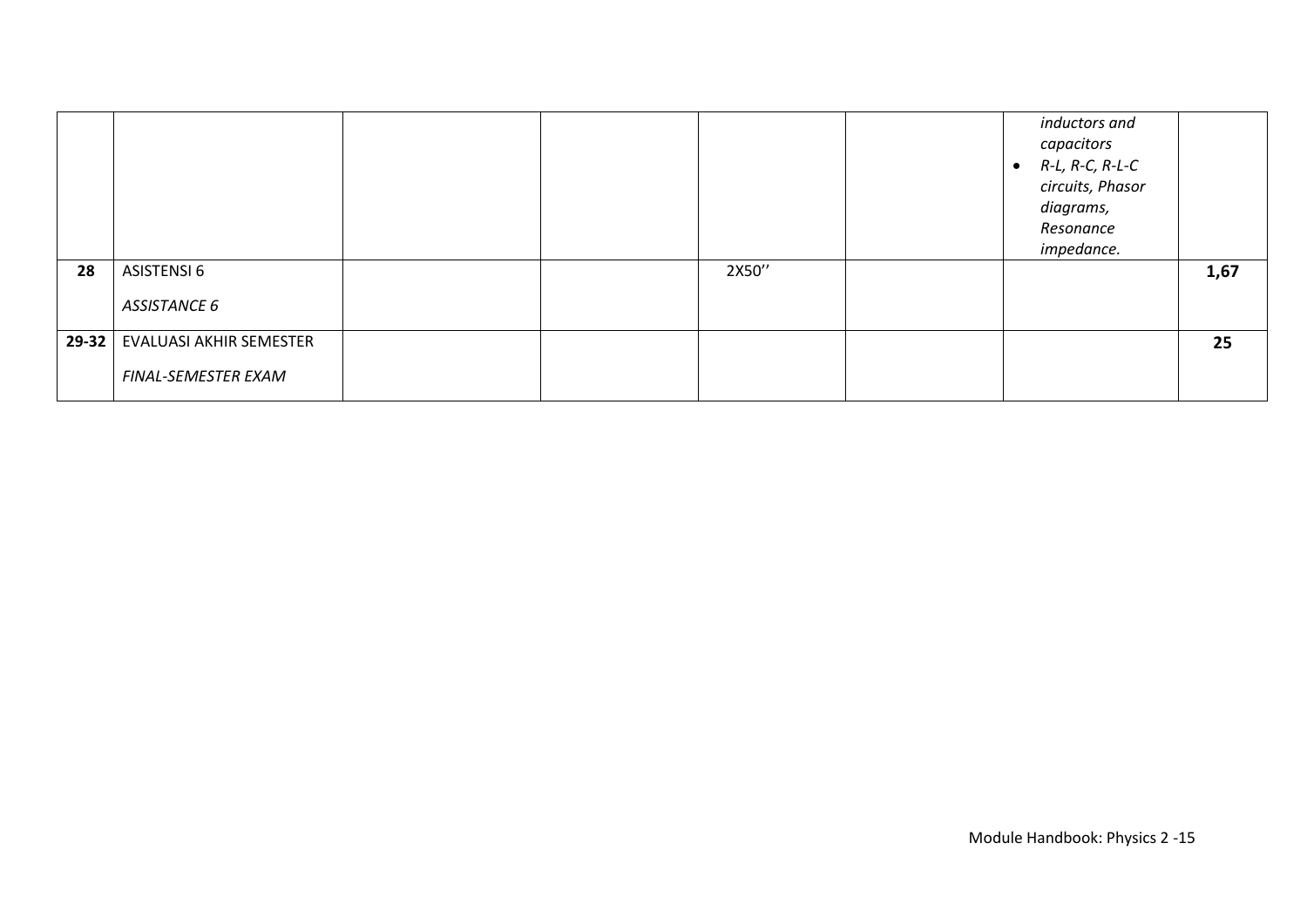#### **I. Rencana Asesmen & Evaluasi (RAE) / Assessment & Evaluation Plan**

|                                          | <b>ASSESSMENT &amp; EVALUATION PLAN</b><br><b>BACHELOR DEGREE PROGRAM OF BIOMEDICAL</b> | <b>RA&amp;E</b>                                                          |                                        |
|------------------------------------------|-----------------------------------------------------------------------------------------|--------------------------------------------------------------------------|----------------------------------------|
|                                          | <b>ENGINEERING - FTEIC ITS</b>                                                          |                                                                          | Write                                  |
|                                          | <b>Course: Physics 2</b>                                                                | Doc Code                                                                 |                                        |
| Kode/code:<br><b>SF184202</b>            | Bobot sks/credits (T/P): 3/0                                                            | Rumpun MK: Ilmu Dasar Teknik<br><b>Course Cluster: Basic Engineering</b> | Smt:II                                 |
| <b>OTORISASI</b><br><b>AUTHORIZATION</b> | Penyusun RA & E<br><b>Compiler A&amp;EP</b>                                             | <b>Koordinator RMK</b><br><b>Course Cluster Coordinator</b>              | Ka DEP<br><b>Head of</b><br><b>DEP</b> |
|                                          | Mariyanto, S.Si., M.T.                                                                  | M. Hilman Fatoni, S.T., M.T.                                             | Dr. Achmad<br>Arifin, S.T.,<br>M.Eng.  |

| (3)<br>(2)<br>(1)                                                                                                                                                                                                                                                                                                                                                                                                                                       |             |
|---------------------------------------------------------------------------------------------------------------------------------------------------------------------------------------------------------------------------------------------------------------------------------------------------------------------------------------------------------------------------------------------------------------------------------------------------------|-------------|
| $1 - 3$<br>Mahasiswa<br>Tidak ada penilaian<br>$\bullet$<br>memahami<br>butir-butir<br>penyusun<br>No assessment<br>materi serta<br>sifat<br>kelistrikannya,<br>hakekat<br>konduktor dan<br>dielektrik.<br>Mahasiswa<br>$\bullet$<br>memahami kuat<br>medan listrik<br>berdasarkan<br>gaya Coulomb<br>dan hukum<br>Gauss.<br><b>Students</b><br>$\bullet$<br>understand<br>particles that<br>composed a<br>matter and it's<br>electrical<br>properties, | $\mathbf 0$ |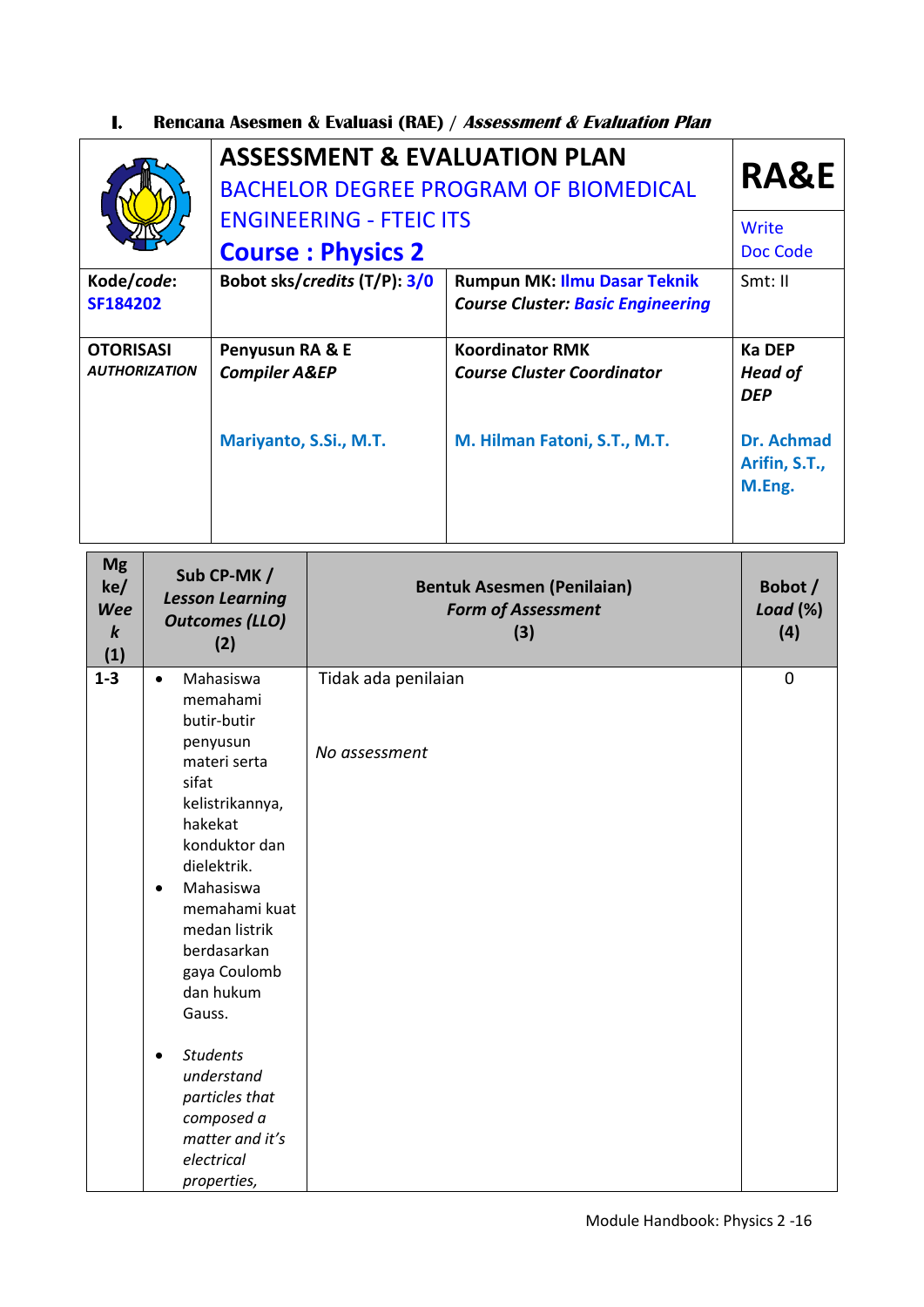|             | substantial of<br>conductor and<br>dielectric.<br><b>Students</b><br>$\bullet$<br>understand the<br>strength of an<br>electric field                                                                          |                                                                                                                                                                                                                                                                                                                                                               |             |
|-------------|---------------------------------------------------------------------------------------------------------------------------------------------------------------------------------------------------------------|---------------------------------------------------------------------------------------------------------------------------------------------------------------------------------------------------------------------------------------------------------------------------------------------------------------------------------------------------------------|-------------|
|             | based on<br>Coulomb force<br>and Gauss law.                                                                                                                                                                   |                                                                                                                                                                                                                                                                                                                                                               |             |
| 4           | ASISTENSI 1<br><b>ASSISTANCE 1</b>                                                                                                                                                                            | Melakukan percobaan untuk mengukur kuat medan listrik<br>dari suatu kawat lurus<br>Doing experiment to measure the strength of electric field<br>in a straight wire                                                                                                                                                                                           | 1,67        |
| $6 - 7$     | Mahasiswa mampu<br>memahami berbagai<br>bentuk potensial<br>listrik pada<br>konduktor<br>bermuatan.<br>Students are able to<br>understand various<br>forms of electric<br>potential in charged<br>conductors. | Tidak ada penilaian<br>No assessment                                                                                                                                                                                                                                                                                                                          | 0           |
| 8           | <b>ASISTENSI 2</b><br><b>ASSISTANCE 2</b>                                                                                                                                                                     | Menyelesaikan permasalahan yang berhubungan<br>dengan konduktor bermuatan<br>Solving problems related to charged conductor                                                                                                                                                                                                                                    | 1,67        |
| 9           | KUIS <sub>1</sub><br>QUIZ <sub>1</sub>                                                                                                                                                                        | Menjelaskan hakekat konduktor<br>Menghitung besarnya kuat medan listrik<br>Penerapan hukum Coulomb dan Gauss<br>Menghitung potensial listrik pada konduktor<br>bermuatan<br>Explain conductor substantial<br>Calculate the strength of electric field<br>Application of Coulomb's and Gauss's Law<br>Calculate the electric potential of charged<br>conductor | 20          |
| $10-$<br>11 | Mahasiswa<br>memahami azas<br>kapasitansi berbagai<br>bentuk kapasitor<br>pada rangkaian                                                                                                                      | Tidak ada penilaian<br>No assessment                                                                                                                                                                                                                                                                                                                          | $\mathbf 0$ |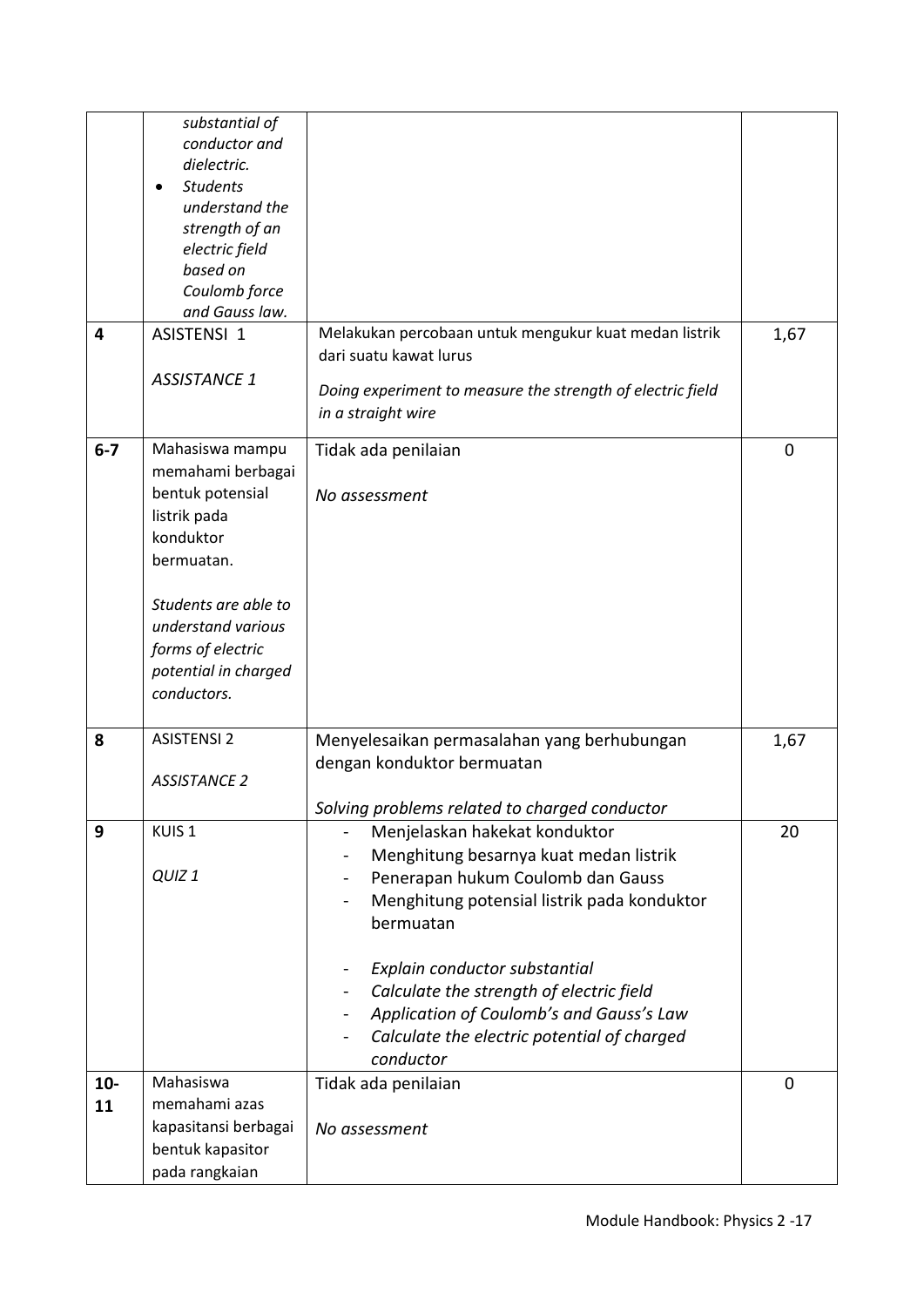|        | kapasitor, seri,       |                                                                                                                      |      |
|--------|------------------------|----------------------------------------------------------------------------------------------------------------------|------|
|        | paralel dan            |                                                                                                                      |      |
|        | campuran.              |                                                                                                                      |      |
|        | Students understand    |                                                                                                                      |      |
|        | the capacitance        |                                                                                                                      |      |
|        | principle of various   |                                                                                                                      |      |
|        | form of capacitor in   |                                                                                                                      |      |
|        | capacitor circuits,    |                                                                                                                      |      |
|        | series, parallel and   |                                                                                                                      |      |
|        | mixed.                 |                                                                                                                      |      |
| 12     | <b>ASISTENSI 3</b>     | Melakukan simulasi perancangan rangkaian kapasitor secara<br>seri, paralel dan campuran menggunakan software Proteus | 1,67 |
|        | <b>ASSISTANCE 3</b>    | atau sejenisnya                                                                                                      |      |
|        |                        |                                                                                                                      |      |
|        |                        | Doing simulation to design capacitor circuit in series, parallel                                                     |      |
|        |                        | or mixed circuit using software such as Proteus and so on                                                            |      |
| $13 -$ | Mahasiswa              | Tidak ada penilaian                                                                                                  | 0    |
| 14     | memahami               |                                                                                                                      |      |
|        | rangkaian arus         | No assessment                                                                                                        |      |
|        | searah, hukum          |                                                                                                                      |      |
|        | Kirchoff               |                                                                                                                      |      |
|        | Students understand    |                                                                                                                      |      |
|        | direct current         |                                                                                                                      |      |
|        | circuits, Kirchoff's   |                                                                                                                      |      |
|        | law                    |                                                                                                                      |      |
| $15-$  | <b>EVALUASI TENGAH</b> | Tes:                                                                                                                 | 25   |
| 16     | <b>SEMESTER</b>        | Ujian Tulis/Ujian Daring                                                                                             |      |
|        |                        |                                                                                                                      |      |
|        |                        |                                                                                                                      |      |
|        | <b>MID-TERM EXAM</b>   | Test:                                                                                                                |      |
|        |                        | Written exam/Online exam                                                                                             |      |
| $17 -$ | Mampu                  | Tidak ada penilaian                                                                                                  | 0    |
| 19     | menggunakan rumus      |                                                                                                                      |      |
|        | gaya medan magnit      | No assessment                                                                                                        |      |
|        | terhadap arus listrik  |                                                                                                                      |      |
|        | dan muatan             |                                                                                                                      |      |
|        | bergerak               |                                                                                                                      |      |
|        | Mampu                  |                                                                                                                      |      |
|        | menyebutkan            |                                                                                                                      |      |
|        | peranan magnetisasi    |                                                                                                                      |      |
|        | dalam material         |                                                                                                                      |      |
|        | magnetik dan           |                                                                                                                      |      |
|        | hystensis loop         |                                                                                                                      |      |
|        |                        |                                                                                                                      |      |
|        | Able to use the        |                                                                                                                      |      |
|        | magnetic field force   |                                                                                                                      |      |
|        | formulas in electric   |                                                                                                                      |      |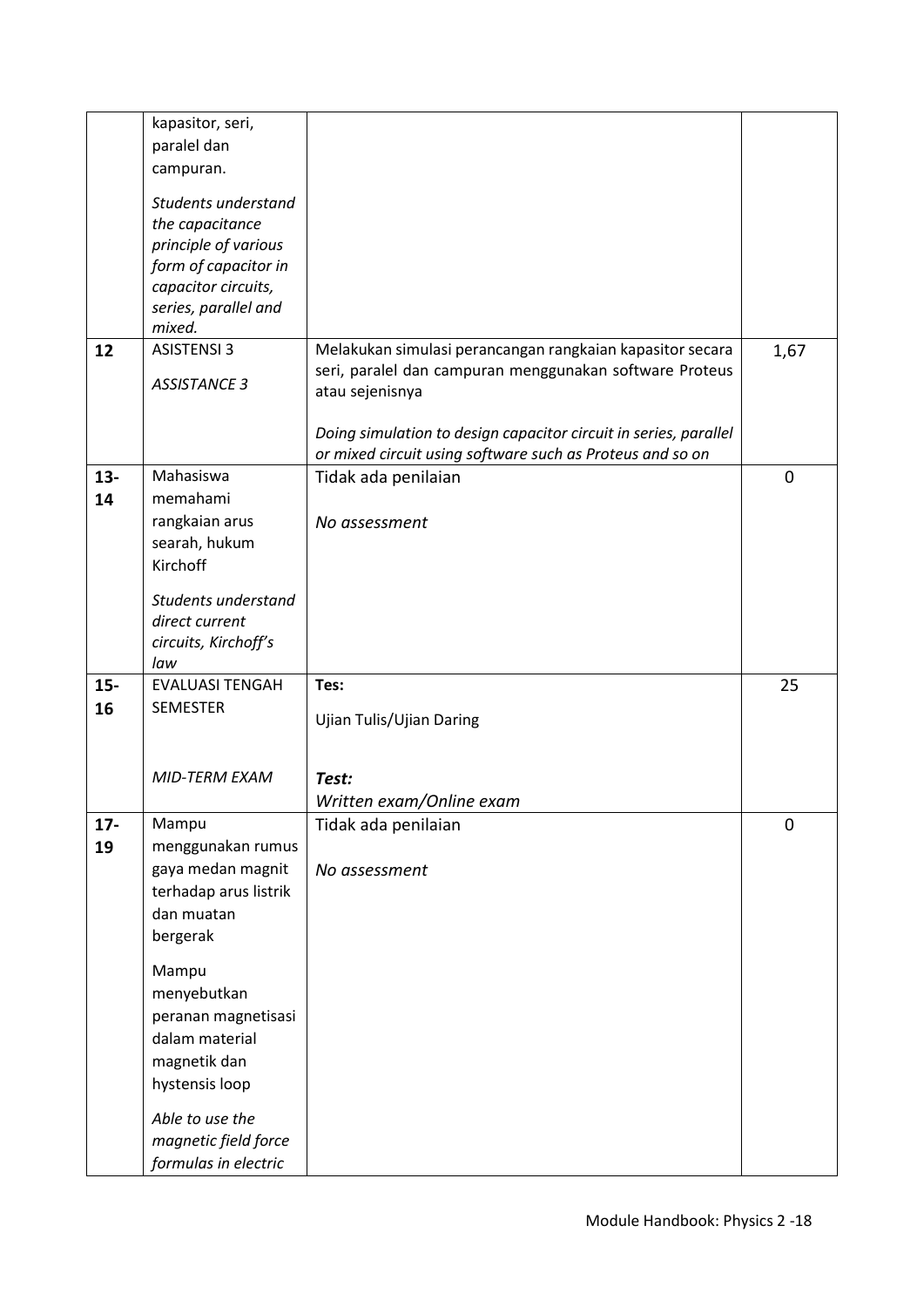|        | current and moving    |                                                  |      |
|--------|-----------------------|--------------------------------------------------|------|
|        | charges               |                                                  |      |
|        | Able to mention the   |                                                  |      |
|        | role of               |                                                  |      |
|        | magnetization in      |                                                  |      |
|        | magnetic material     |                                                  |      |
|        | and hystensis loop    |                                                  |      |
|        |                       |                                                  |      |
|        |                       |                                                  |      |
| 20     | <b>ASISTENSI 4</b>    | Menyelesaikan permasalahan yang berkaitan dengan | 1,67 |
|        |                       | gaya medan magnet                                |      |
|        | <b>ASSISTANCE 4</b>   | Menyebutkan peranan magnetisasi dalam material   |      |
|        |                       |                                                  |      |
|        |                       | magnetik dan hystensis loop                      |      |
|        |                       | Solving problems related to magnetic field force |      |
|        |                       | Mention the role of magnetization in magnetic    |      |
|        |                       | material and hystensis loop                      |      |
| $21 -$ | Memahami prinsip      | Tidak ada penilaian                              |      |
| 22     | timbulnya gaya        |                                                  |      |
|        | gerak listrik, dan    | No assessment                                    |      |
|        | arus dalam resistor,  |                                                  |      |
|        | kapasitor dan         |                                                  |      |
|        | induktor              |                                                  |      |
|        | Understand the        |                                                  |      |
|        | principle of          |                                                  |      |
|        | electromotive force   |                                                  |      |
|        | emergences, and       |                                                  |      |
|        | current in resistors, |                                                  |      |
|        | capacitors and        |                                                  |      |
|        | inductors             |                                                  |      |
|        |                       |                                                  |      |
|        |                       |                                                  |      |
| 23     | <b>ASISTENSI 5</b>    | Menjelaskan konsep gaya gerak listrik            | 1,67 |
|        | <b>ASSISTANCE 5</b>   | Menghitung besar arus yang mengalir pada         |      |
|        |                       | rangkaian resistor, kapasitor, dan induktor      |      |
|        |                       |                                                  |      |
|        |                       | Explain the concept of electromotive force       |      |
|        |                       | Calculate the amount of current in resistor,     |      |
|        |                       | capacitor, and inductor circuit                  |      |
| 24     | <b>KUIS</b>           | Aplikasi medan magnet                            | 20   |
|        |                       | Menghitung besarnya gaya gerak listrik           |      |
|        | QUIZ                  | Menghitung nilai arus pada rangkaian resistor,   |      |
|        |                       | kapasitor, dan induktor                          |      |
|        |                       |                                                  |      |
|        |                       |                                                  |      |
|        |                       | Application of magnetic field                    |      |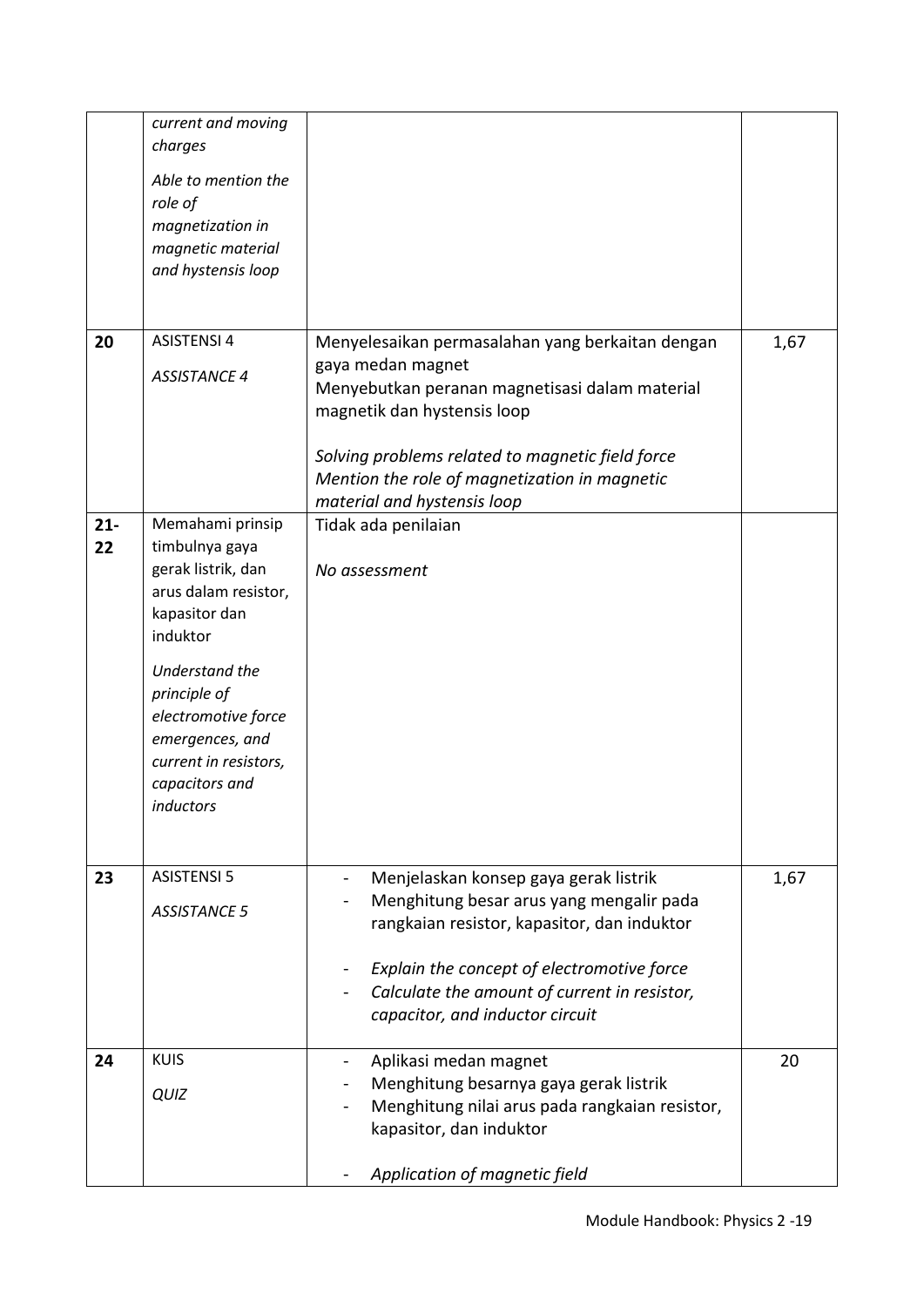|              |                                                                                                                                                                                                                            | Calculate the magnitude of electromotive force<br>$\blacksquare$                                                        |                |
|--------------|----------------------------------------------------------------------------------------------------------------------------------------------------------------------------------------------------------------------------|-------------------------------------------------------------------------------------------------------------------------|----------------|
|              |                                                                                                                                                                                                                            | Calculate amount of current in resistor,                                                                                |                |
|              |                                                                                                                                                                                                                            | capacitor, and inductor circuit                                                                                         |                |
| $25 -$<br>27 | Mampu menentukan<br>besar impendansi,                                                                                                                                                                                      | Tidak ada penilaian                                                                                                     | $\overline{0}$ |
|              | besar arus listrik,<br>dan sudut fasa pada<br>rangkaian seri,<br>paralel R-L, R-C, RL-C<br>Able to determine<br>magnitude of<br>impedance, electric<br>current, and phase<br>angle in series and<br>parallel R-L, R-C, RL- | No Assessment                                                                                                           |                |
|              | C circuits.                                                                                                                                                                                                                |                                                                                                                         |                |
| 28           | <b>ASISTENSI 6</b>                                                                                                                                                                                                         | Menghitung besarnya impedansi pada                                                                                      | 1,67           |
|              | <b>ASSISTANCE 6</b>                                                                                                                                                                                                        | rangkaian seri, paralel, dan campuran<br>Menentukan sudut fasa pada berbagai jenis<br>rangkaian                         |                |
|              |                                                                                                                                                                                                                            | Calculate the amount of impedance in series,<br>parallel, and mixed circuit<br>Determine phase angle in various circuit |                |
| 29-          | <b>EVALUASI AKHIR</b>                                                                                                                                                                                                      | Tes:                                                                                                                    | 25             |
| 31           | <b>SEMESTER</b>                                                                                                                                                                                                            | Ujian Tulis/Ujian Daring                                                                                                |                |
|              | <b>FINAL-SEMESTER</b><br><b>EXAM</b>                                                                                                                                                                                       |                                                                                                                         |                |
|              |                                                                                                                                                                                                                            | Test:                                                                                                                   |                |
|              |                                                                                                                                                                                                                            | Written exam/Online exam                                                                                                |                |
|              |                                                                                                                                                                                                                            | <b>Total bobot penilaian</b>                                                                                            | 100%           |
|              |                                                                                                                                                                                                                            | <b>Total assessment load</b>                                                                                            |                |